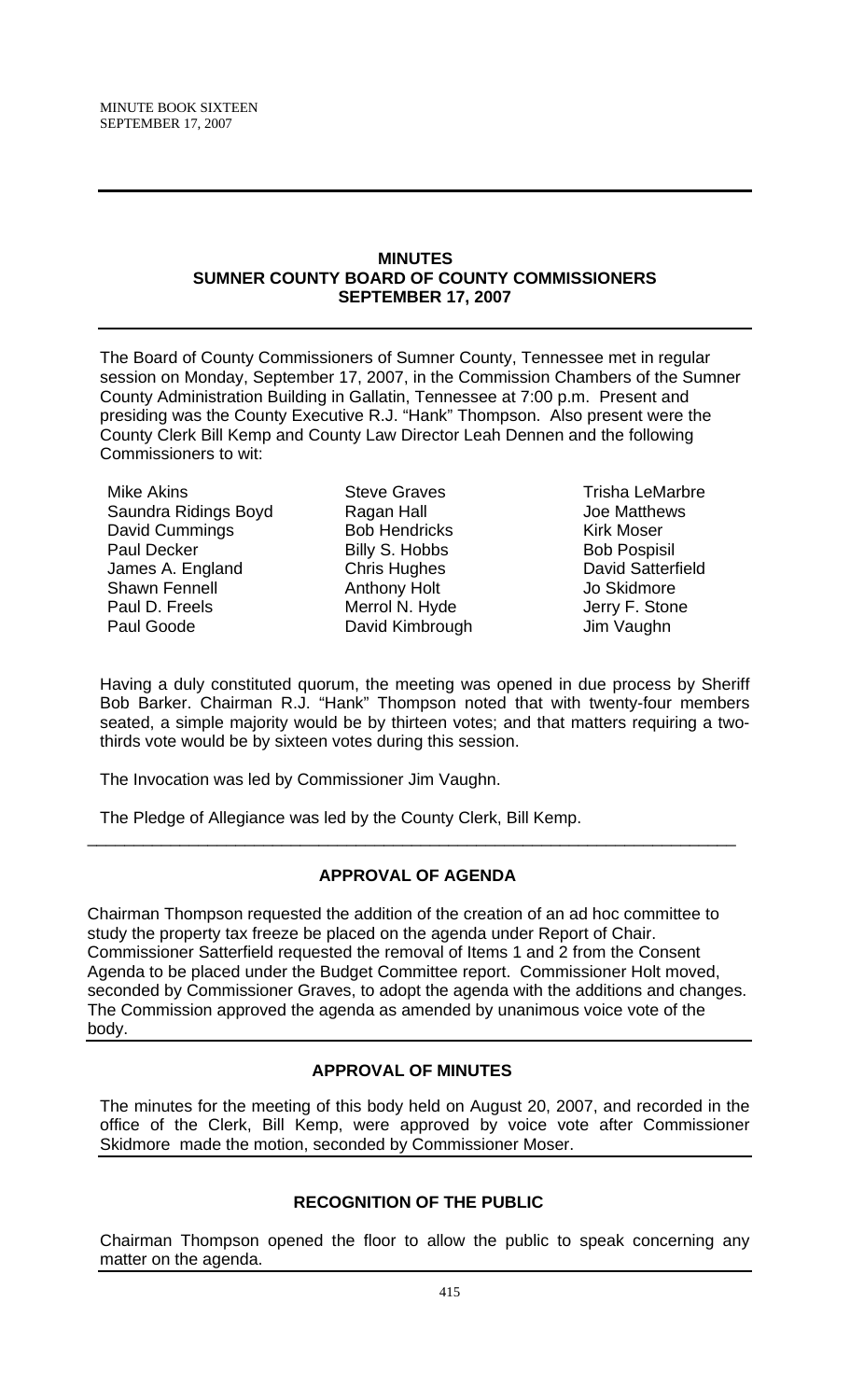Leonard Assante of 1095 Graybill Drive in Gallatin spoke on 0709-04 regarding the Archives/Storage facility. He requested the Commission to keep the Archives in downtown Gallatin.

John Garrott of the Bledsoe Lick Historical Society announced a bluegrass festival scheduled for the upcoming weekend. He also requested the Commission to keep the Archives downtown.

Shirley Wilson, the Sumner County Archives Director, of 106 Leeward Point in Hendersonville reported that her main concern with the Archives was the time taken to get the project underway. Because of the expansion factor of Archives records, she stated that the Archives needed to be built with additional capacity.

James Gregory spoke on behalf of the farmers who are requesting hay assistance because of the drought. He requested the Commission vote in favor of Resolution 0709-08.

Joyce Hoyle of 637 East Main Street spoke on the historical significance of preserving the old Archives building rather than destroying it.

With no one else wishing to speak, recognition of the public was closed.

## **REPORT OF THE CHAIR**

### **A RESOLUTION HONORING MS. KITTY KULAKOWSKI**

Commissioner Boyd introduced the following resolution:

**WHEREAS,** Ms. Kitty Kulakowski, after thirty-four years with the Gallatin News Examiner, retired on August 17, 2007 ending a varied and inspired journalism career; and

 **WHEREAS,** Ms. Kulakowski, during her reign, served as a reporter and editor as well as numerous other positions required to put together our local newspaper, where she also created her famous holiday cookbook, which has been published for twenty-six years; and

**WHEREAS,** Ms. Kulakowski, is a mother, grandmother and great grandmother who enjoys gardening, participating in civic organizations, and attends the First Presbyterian Church in Gallatin.

 **NOW, THEREFORE BE IT RESOLVED** by the Sumner County Board of County Commissioners meeting in regular session on this the  $17<sup>th</sup>$  day of August, 2007 that this body does hereby congratulate Ms. Kitty Kulakowski for her outstanding achievements and wish her luck with her new endeavors; and

**BE IT FURTHER RESOLVED** that this resolution shall be spread on the minutes of this body and the Clerk is to furnish a copy of this resolution to the Ms. Kitty Kulakoski.

Upon motion of Commissioner Boyd, seconded by Commissioner England, the Commission voted to approve the certificate honoring Mrs. Kulakowski.

\_\_\_\_\_\_\_\_\_\_\_\_\_\_\_\_\_\_\_\_\_\_\_\_\_\_\_\_\_\_\_\_\_\_\_\_\_\_\_\_\_\_\_\_\_\_\_\_\_\_\_\_\_\_\_\_\_\_\_\_\_\_\_\_\_\_\_\_\_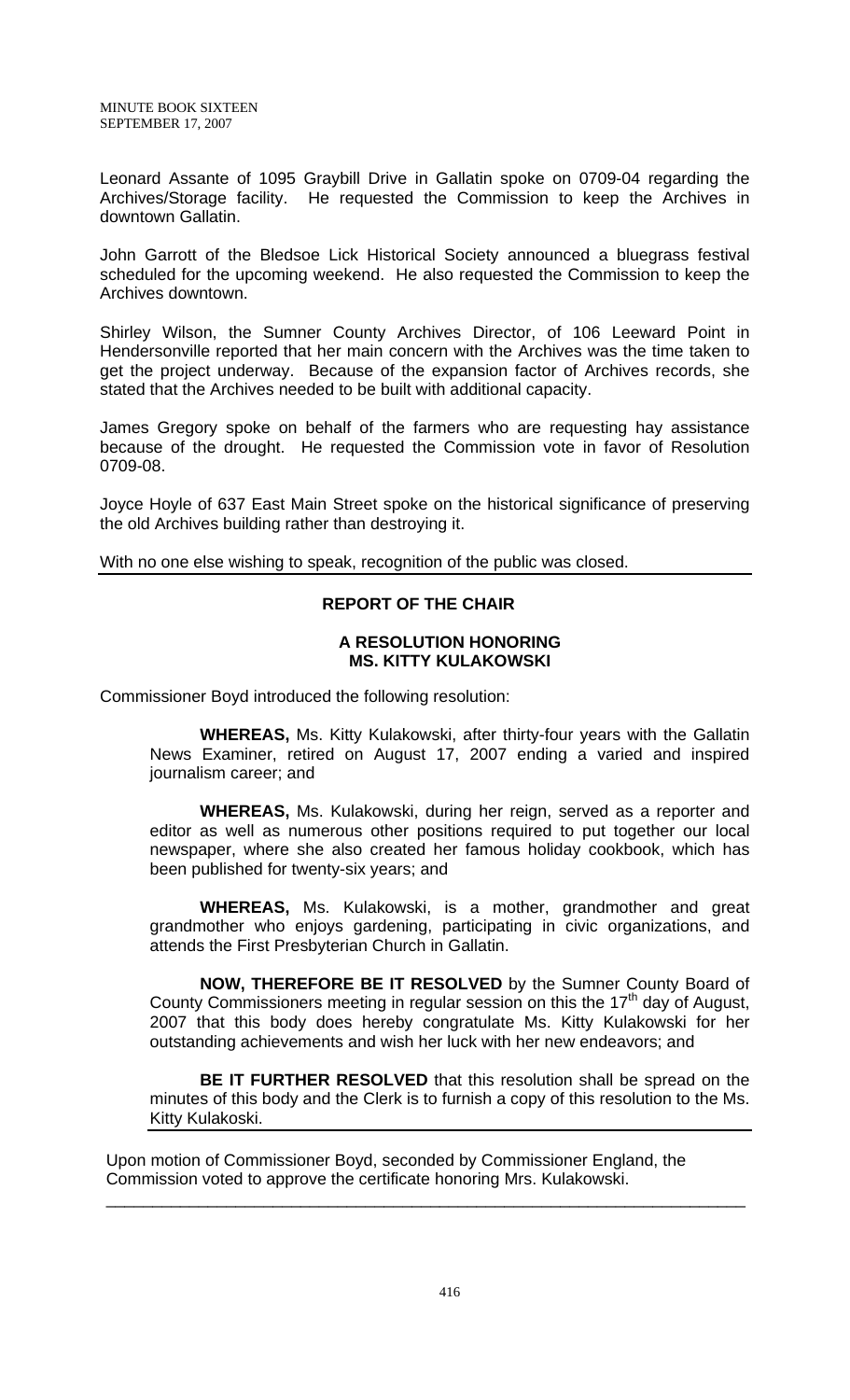Commissioner Holt introduced the following resolution:

### **A RESOLUTION HONORING MR. ROY HIXSON**

**WHEREAS,** Mr. Roy Hixson, has been a member of the Sumner County Planning Commission since January of 2003; and

**WHEREAS**, Mr. Hixson has been instrumental in bringing progress and advancement to this county and demonstrates civic-mindedness and his commitment to serve the citizens of Sumner County; and

**WHEREAS,** Mr. Hixson, by giving of his time and talents, has contributed distinctive guidance and direction to the citizens and leadership of Sumner County.

 **NOW, THEREFORE BE IT RESOLVED** by the Sumner County Board of County Commissioners meeting in regular session on this the  $17<sup>th</sup>$  day of September, 2007 that this body does hereby congratulate Mr. Roy Hixson for his dedication and service to the citizens and government of Sumner County; and

**BE IT FURTHER RESOLVED** that this resolution shall be spread on the minutes of this body and the Clerk is to furnish a copy of this resolution to the Mr. Roy Hixson.

\_\_\_\_\_\_\_\_\_\_\_\_\_\_\_\_\_\_\_\_\_\_\_\_\_\_\_\_\_\_\_\_\_\_\_\_\_\_\_\_\_\_\_\_\_\_\_\_\_\_\_\_\_\_\_\_\_\_\_\_\_\_\_\_

Upon motion of Commissioner Holt, seconded by Commissioner Matthews, the Commission voted to approve the certificate honoring Mr. Hixson.

Chairman Thompson introduced the following resolution:

#### **RESOLUTION 0709-01**

\_\_\_\_\_\_\_\_\_\_\_\_\_\_\_\_\_\_\_\_\_\_\_\_\_\_\_\_\_\_\_\_\_\_\_\_\_\_\_\_\_\_\_\_\_\_\_\_\_\_\_\_\_\_\_\_\_\_\_\_\_\_\_\_\_\_\_\_\_

## **A RESOLUTION AUTHORIZING THE ISSUANCE OF GENERAL OBLIGATION SCHOOL BONDS IN THE AGGREGATE PRINCIPAL AMOUNT OF NOT TO EXCEED \$75,150,000 OF SUMNER COUNTY, TENNESSEE; MAKING PROVISION FOR THE ISSUANCE, SALE AND PAYMENT OF SAID BONDS; ESTABLISHING THE TERMS THEREOF AND THE DISPOSITION OF PROCEEDS THEREFROM; AND PROVIDING FOR THE LEVY OF TAXES FOR THE PAYMENT OF PRINCIPAL OF, PREMIUM, IF ANY, AND INTEREST ON THE BONDS**.

**WHEREAS**, pursuant to Sections 49-3-1001 to 49-3-1008, inclusive, Tennessee Code Annotated, counties in Tennessee are authorized through their respective governing bodies to issue and sell bonds of said counties for school purposes; and

**WHEREAS**, the Board of County Commissioners (the "Governing Body") has determined that it is necessary and advisable to issue bonds for the purpose of providing funds to finance the acquisition, construction and renovation of various elementary, middle and high school projects located in Sumner County, Tennessee (collectively, the "Projects"); and

**WHEREAS,** the Governing Body has determined that it is advisable and in the best interest of the County to issue general obligation school bonds, in one or more emissions or series, in an aggregate principal amount not to exceed \$75,150,000, for the purpose of (i) paying the costs of the Projects; (ii) paying legal, fiscal, architectural, administrative and engineering costs incident thereto; (iii) reimbursing the County for prior expenditures for the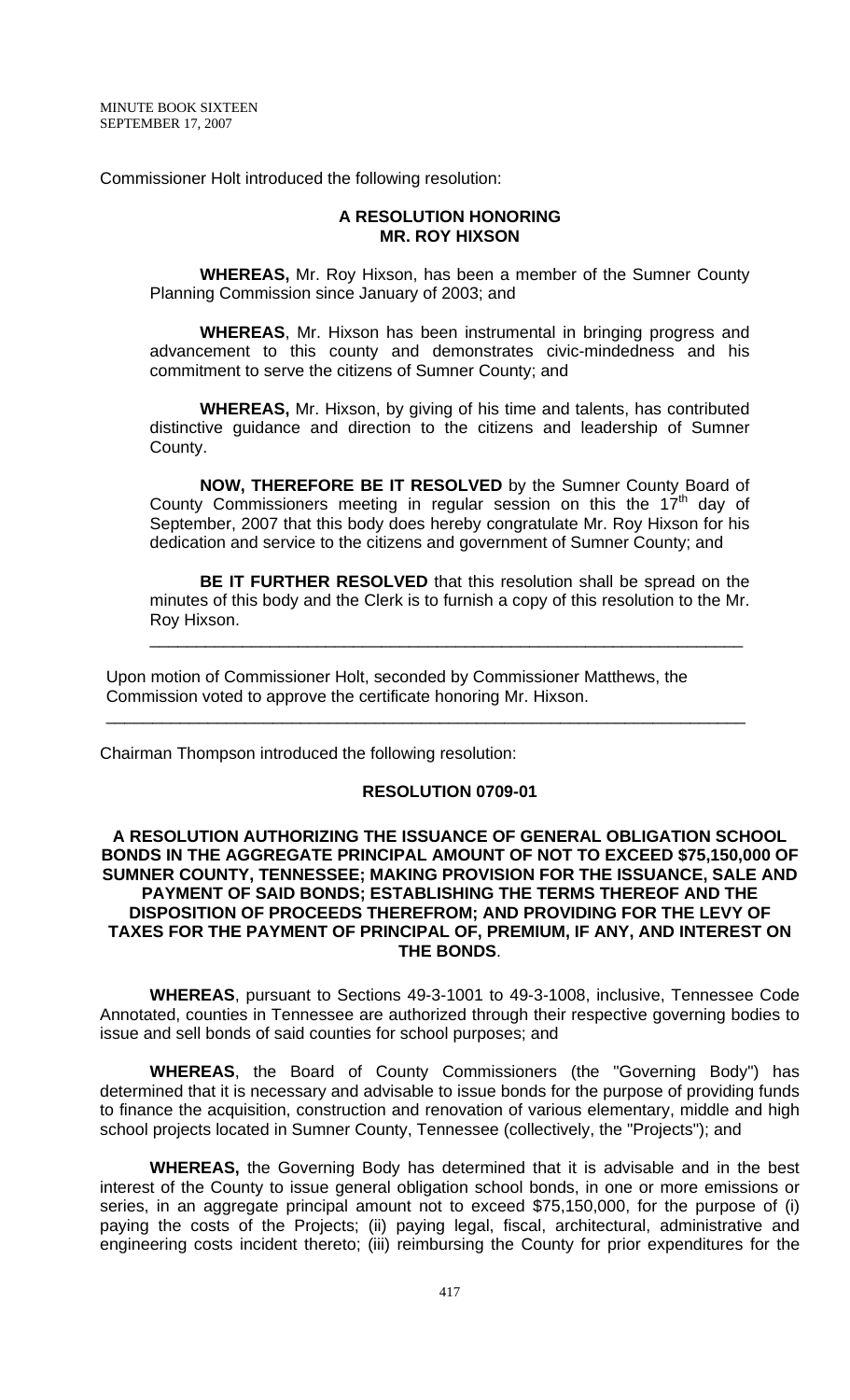Projects; and (iv) paying costs incident to the issuance and sale of the bonds authorized herein; and

**WHEREAS**, it is the intention of the Governing Body to adopt this resolution for the purpose of authorizing not to exceed \$75,150,000 in aggregate principal amount of said bonds, providing for the issuance, sale and payment of said bonds, establishing the terms thereof, and the disposition of proceeds therefrom, and providing for the levy of a tax under certain conditions for the payment of principal thereof, premium, if any, and interest thereon.

**NOW, THEREFORE, BE IT RESOLVED** by the Board of County Commissioners of Sumner County, Tennessee, as follows:

Authority. The bonds authorized by this resolution are issued pursuant to Sections 49-3-1001 et seq., Tennessee Code Annotated, and other applicable provisions of law.

Definitions. The following terms shall have the following meanings in this resolution unless the text expressly or by necessary implication requires otherwise:

"Bonds" means the General Obligation School Bonds authorized herein;

"Book-Entry Form" or "Book-Entry System" means a form or system, as applicable, under which physical bond certificates in fully registered form are issued to a Depository, or to its nominee as Registered Owner, with the certificate of bonds being held by and "immobilized" in the custody of such Depository, and under which records maintained by persons, other than the County or the Registration Agent, constitute the written record that identifies, and records the transfer of, the beneficial "book-entry" interests in those bonds;

"Code" means the Internal Revenue Code of l986, as amended, and all regulations promulgated thereunder;

"County" means Sumner County, Tennessee;

"Depository" means any securities depository that is a clearing agency under federal laws operating and maintaining, with its participants or otherwise, a Book-Entry System, including, but not limited to, DTC;

"DTC" means the Depository Trust Company, a limited purpose company organized under the laws of the State of New York, and its successors and assigns;

"DTC Participant(s)" means securities brokers and dealers, banks, trust companies and clearing corporations that have access to the DTC System;

"Governing Body" means the Board of County Commissioners of the County;

"Projects" means the acquisition, construction and renovation of various elementary, middle and high school projects located in Sumner County, Tennessee; and

"Registration Agent" means Regions Bank, Nashville, Tennessee, as the registration and paying agent for the Bonds or any successor designated by the Governing Body. Authorization and Terms of the Bonds.

For the purpose of providing funds to (i) pay the costs of the Projects, (ii) pay legal, fiscal, architectural, administrative and engineering costs incident thereto; (iii) reimburse the County for prior expenditures for the Projects; and (iv) pay costs incident to the issuance and sale of the bonds authorized herein, there are hereby authorized to be issued bonds of the County in the aggregate principal amount of not to exceed \$75,150,000. The Bonds shall be issued in fully registered, book-entry form, without coupons, shall be known as "General Obligation School Bonds" and shall be dated the date of issuance, or have such other dated date and such series designation as shall be determined by the County Executive pursuant to Section 7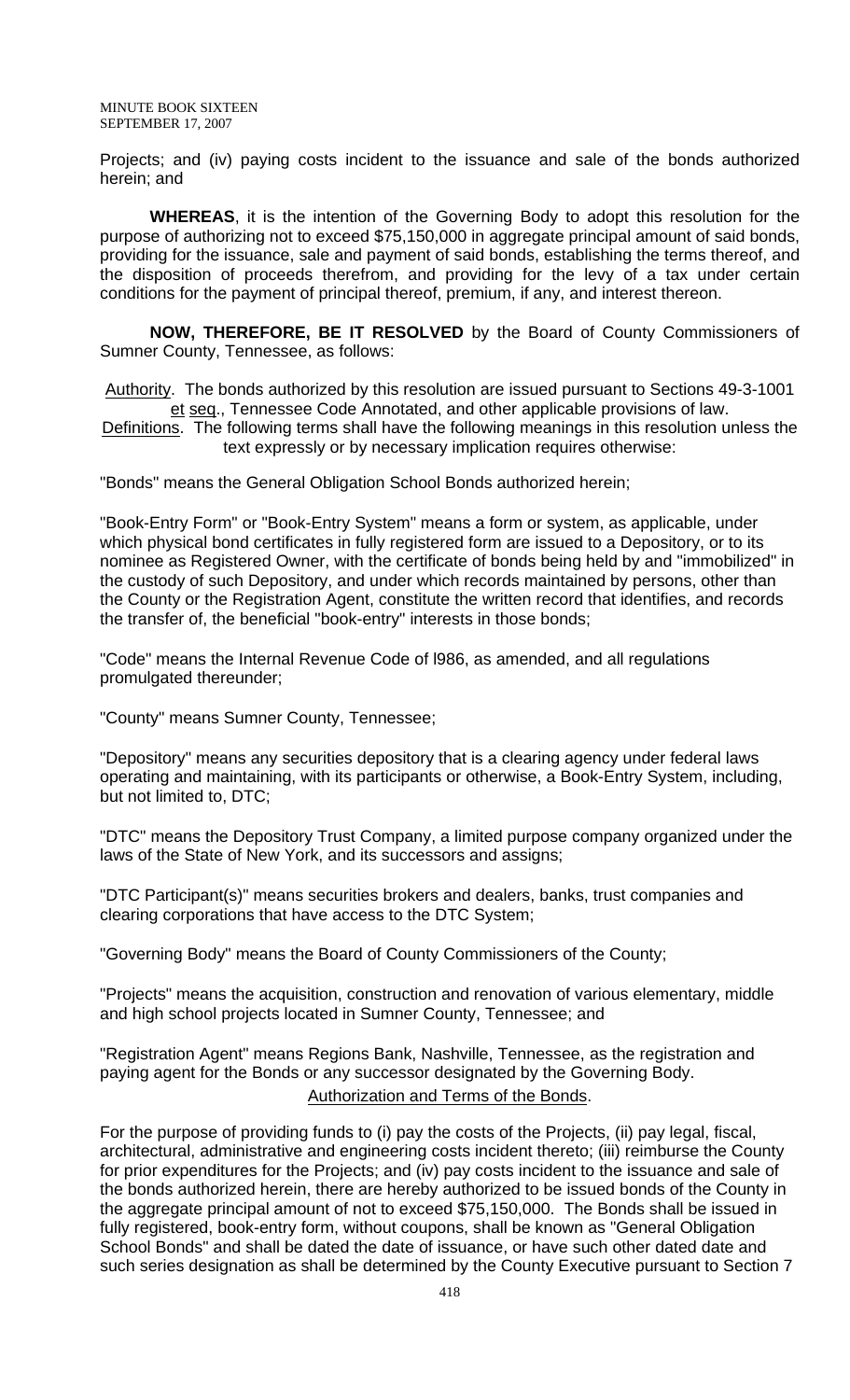hereof. The Bonds shall bear interest at a rate or rates not exceeding 5.50% per annum, payable semi-annually on June 1 and December 1 in each year, commencing June 1, 2008 (subject to modification pursuant to Section 7 thereof). The Bonds shall be issued initially in \$5,000 denominations or integral multiples thereof, as shall be requested by the purchaser thereof, and shall mature, either serially or through mandatory redemption, commencing on June 1, 2008, and continuing on the first day of June of each year thereafter through and including June 1, 2019, the final maturity date (subject to modifications pursuant to Section 7 thereof), as set forth below:

| Year | Amount      |
|------|-------------|
| 2008 | \$4,465,000 |
| 2009 | 5,245,000   |
| 2010 | 5,445,000   |
| 2011 | 5,660,000   |
| 2012 | 5,880,000   |
| 2013 | 6,110,000   |
| 2014 | 6,360,000   |
| 2015 | 6,615,000   |
| 2016 | 6,890,000   |
| 2017 | \$7,180,000 |
| 2018 | 7,485,000   |
| 2019 | 7,815,000   |

Subject to the adjustments permitted by Section 7 hereof, the Bonds maturing June 1, 2008 through June 1, 2017 shall mature without option of prior redemption. Subject to the adjustments permitted by Section 7 hereof, the Bonds maturing June 1, 2018 and thereafter shall be subject to redemption, at the option of the County on June 1, 2017 or on any date thereafter, in whole or in part, at the redemption price of par plus accrued interest to the redemption date. If less than all the Bonds shall be called for redemption, the maturities to be redeemed shall be designated by the Governing Body, in its discretion, and, if less than all of the Bonds of a maturity shall be called for redemption, the Bonds within the maturity to be redeemed shall be selected as follows:

if the Bonds are being held under a Book-Entry System by DTC, or a successor Depository, the Bonds to be redeemed shall be determined by DTC, or such successor Depository, by lot or such other manner as DTC, or such successor Depository, shall determine; or

if the Bonds are not being held under a Book-Entry System by DTC, or a successor Depository, the Bonds within the maturity to be redeemed shall be selected by the Registration Agent by lot or such other random manner as the Registration Agent in its discretion shall determine.

Pursuant to Section 7 hereof, the County Executive is authorized to sell the Bonds, or any maturities thereof, as term bonds ("Term Bonds") with mandatory redemption requirements corresponding to the maturities set forth herein or as determined by the County Executive. In the event any or all the Bonds are sold as Term Bonds, the County shall redeem Term Bonds on redemption dates corresponding to the maturity dates set forth herein, in aggregate principal amounts equal to the maturity amounts established pursuant to Section 7 hereof for each redemption date, as such maturity amounts may be adjusted pursuant to Section 7 hereof, at a price of par plus accrued interest thereon to the date of redemption. The Term Bonds to be redeemed within a single maturity shall be selected in the manner described in subsection (b) above.

At its option, to be exercised on or before the forty-fifth (45th) day next preceding any such mandatory redemption date, the County may (i) deliver to the Registration Agent for cancellation Bonds to be redeemed, in any aggregate principal amount desired, and/or (ii) receive a credit in respect of its redemption obligation under this mandatory redemption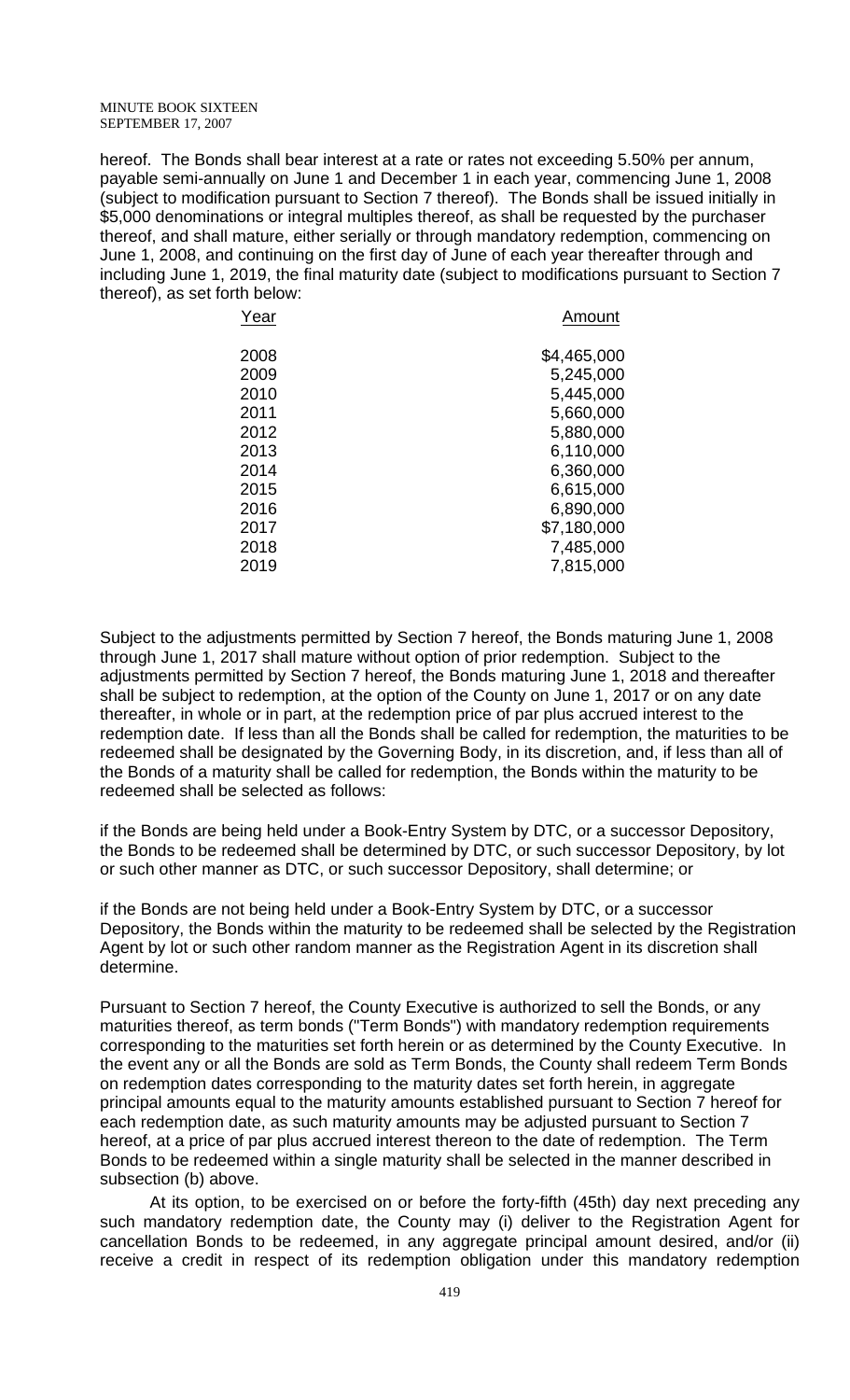provision for any Bonds of the maturity to be redeemed which prior to said date have been purchased or redeemed (otherwise than through the operation of this mandatory sinking fund redemption provision) and canceled by the Registration Agent and not theretofore applied as a credit against any redemption obligation under this mandatory sinking fund provision. Each Bond so delivered or previously purchased or redeemed shall be credited by the Registration Agent at 100% of the principal amount thereof on the obligation of the County on such payment date and any excess shall be credited on future redemption obligations in chronological order, and the principal amount of Bonds to be redeemed by operation of this mandatory sinking fund provision shall be accordingly reduced. The County shall on or before the forty-fifth (45th) day next preceding each payment date furnish the Registration Agent with its certificate indicating whether or not and to what extent the provisions of clauses (i) and (ii) of this subsection are to be availed of with respect to such payment and confirm that funds for the balance of the next succeeding prescribed payment will be paid on or before the next succeeding payment date.

Notice of call for redemption, whether optional or mandatory, shall be given by the Registration Agent on behalf of the County not less than thirty (30) nor more than sixty (60) days prior to the date fixed for redemption by sending an appropriate notice to the registered owners of the Bonds to be redeemed by first-class mail, postage prepaid, at the addresses shown on the Bond registration records of the Registration Agent as of the date of the notice; but neither failure to mail such notice nor any defect in any such notice so mailed shall affect the sufficiency of the proceedings for redemption of any of the Bonds for which proper notice was given. As long as DTC, or a successor Depository, is the registered owner of the Bonds, all redemption notices shall be mailed by the Registration Agent to DTC, or such successor Depository, as the registered owner of the Bonds, as and when above provided, and neither the County nor the Registration Agent shall be responsible for mailing notices of redemption to DTC Participants or Beneficial Owners. Failure of DTC, or any successor Depository, to provide notice to any DTC Participant or Beneficial Owner will not affect the validity of such redemption. The Registration Agent shall mail said notices as and when directed by the County pursuant to written instructions from an authorized representative of the County (other than for a mandatory sinking fund redemption, notices of which shall be given on the dates provided herein) given at least forty-five (45) days prior to the redemption date (unless a shorter notice period shall be satisfactory to the Registration Agent). From and after the redemption date, all Bonds called for redemption shall cease to bear interest if funds are available at the office of the Registration Agent for the payment thereof and if notice has been duly provided as set forth herein.

The County hereby authorizes and directs the Registration Agent to maintain Bond registration records with respect to the Bonds, to authenticate and deliver the Bonds as provided herein, either at original issuance or upon transfer, to effect transfers of the Bonds, to give all notices of redemption as required herein, to make all payments of principal and interest with respect to the Bonds as provided herein, to cancel and destroy Bonds which have been paid at maturity or upon earlier redemption or submitted for exchange or transfer, to furnish the County at least annually a certificate of destruction with respect to Bonds canceled and destroyed, and to furnish the County at least annually an audit confirmation of Bonds paid, Bonds outstanding and payments made with respect to interest on the Bonds. The County Executive is hereby authorized to execute and the County Clerk is hereby authorized to attest such written agreement between the County and the Registration Agent as they shall deem necessary and proper with respect to the obligations, duties and rights of the Registration Agent. The payment of all reasonable fees and expenses of the Registration Agent for the discharge of its duties and obligations hereunder or under any such agreement is hereby authorized and directed.

The Bonds shall be payable, both principal and interest, in lawful money of the United States of America at the main office of the Registration Agent. The Registration Agent shall make all interest payments with respect to the Bonds by check or draft on each interest payment date directly to the registered owners as shown on the Bond registration records maintained by the Registration Agent as of the close of business on the fifteenth day of the month next preceding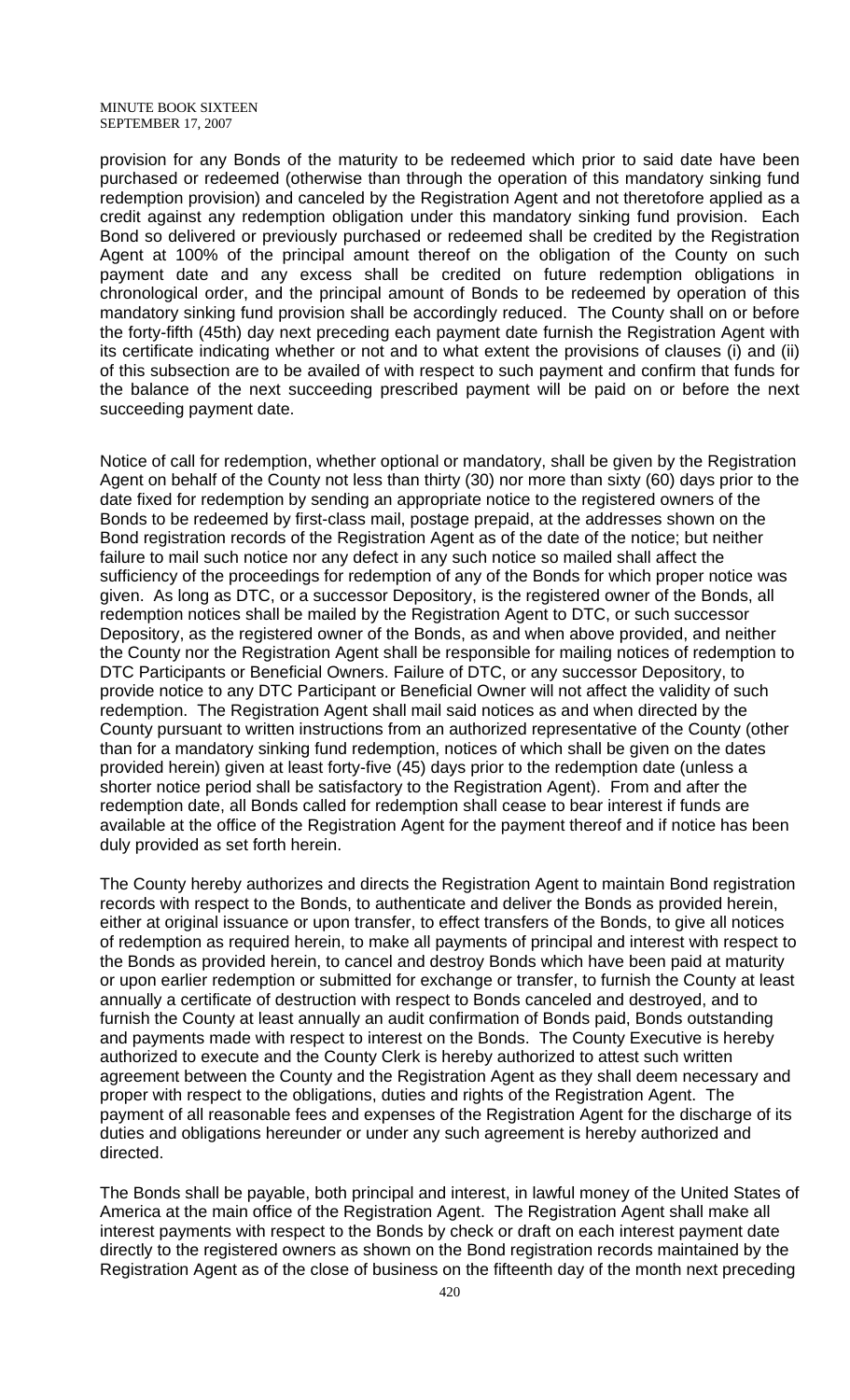the interest payment date (the "Regular Record Date") by depositing said payment in the United States mail, postage prepaid, addressed to such owners at their addresses shown on said Bond registration records, without, except for final payment, the presentation or surrender of such registered Bonds, and all such payments shall discharge the obligations of the County in respect of such Bonds to the extent of the payments so made. Payment of principal of and premium, if any, on the Bonds shall be made upon presentation and surrender of such Bonds to the Registration Agent as the same shall become due and payable. All rates of interest specified herein shall be computed on the basis of a three hundred sixty (360) day year composed of twelve (12) months of thirty (30) days each. In the event the Bonds are no longer registered in the name of DTC, or a successor Depository, if requested by the Owner of at least \$1,000,000 in aggregate principal amount of the Bonds, payment of interest on such Bonds shall be paid by wire transfer to a bank within the continental United States or deposited to a designated account if such account is maintained with the Registration Agent and written notice of any such election and designated account is given to the Registration Agent prior to the record date.

Any interest on any Bond that is payable but is not punctually paid or duly provided for on any interest payment date (hereinafter "Defaulted Interest") shall forthwith cease to be payable to the registered owner on the relevant Regular Record Date; and, in lieu thereof, such Defaulted Interest shall be paid by the County to the persons in whose names the Bonds are registered at the close of business on a date (the "Special Record Date") for the payment of such Defaulted Interest, which shall be fixed in the following manner: the County shall notify the Registration Agent in writing of the amount of Defaulted Interest proposed to be paid on each Bond and the date of the proposed payment, and at the same time the County shall deposit with the Registration Agent an amount of money equal to the aggregate amount proposed to be paid in respect of such Defaulted Interest or shall make arrangements satisfactory to the Registration Agent for such deposit prior to the date of the proposed payment, such money when deposited to be held in trust for the benefit of the persons entitled to such Defaulted Interest as in this Section provided. Thereupon, not less than ten (10) days after the receipt by the Registration Agent of the notice of the proposed payment, the Registration Agent shall fix a Special Record Date for the payment of such Defaulted Interest which Date shall be not more than fifteen (15) nor less than ten (10) days prior to the date of the proposed payment to the registered owners. The Registration Agent shall promptly notify the County of such Special Record Date and, in the name and at the expense of the County, not less than ten (10) days prior to such Special Record Date, shall cause notice of the proposed payment of such Defaulted Interest and the Special Record Date therefor to be mailed, first class postage prepaid, to each registered owner at the address thereof as it appears in the Bond registration records maintained by the Registration Agent as of the date of such notice. Nothing contained in this Section or in the Bonds shall impair any statutory or other rights in law or in equity of any registered owner arising as a result of the failure of the County to punctually pay or duly provide for the payment of principal of, premium, if any, and interest on the Bonds when due.

The Bonds are transferable only by presentation to the Registration Agent by the registered owner, or his legal representative duly authorized in writing, of the registered Bond(s) to be transferred with the form of assignment on the reverse side thereof completed in full and signed with the name of the registered owner as it appears upon the face of the Bond(s) accompanied by appropriate documentation necessary to prove the legal capacity of any legal representative of the registered owner. Upon receipt of the Bond(s) in such form and with such documentation, if any, the Registration Agent shall issue a new Bond or the Bond to the assignee(s) in \$5,000 denominations, or integral multiples thereof, as requested by the registered owner requesting transfer. The Registration Agent shall not be required to transfer or exchange any Bond during the period commencing on a Regular or Special Record Date and ending on the corresponding interest payment date of such Bond, nor to transfer or exchange any Bond after the publication of notice calling such Bond for redemption has been made, nor to transfer or exchange any Bond during the period following the receipt of instructions from the County to call such Bond for redemption; provided, the Registration Agent, at its option, may make transfers after any of said dates. No charge shall be made to any registered owner for the privilege of transferring any Bond, provided that any transfer tax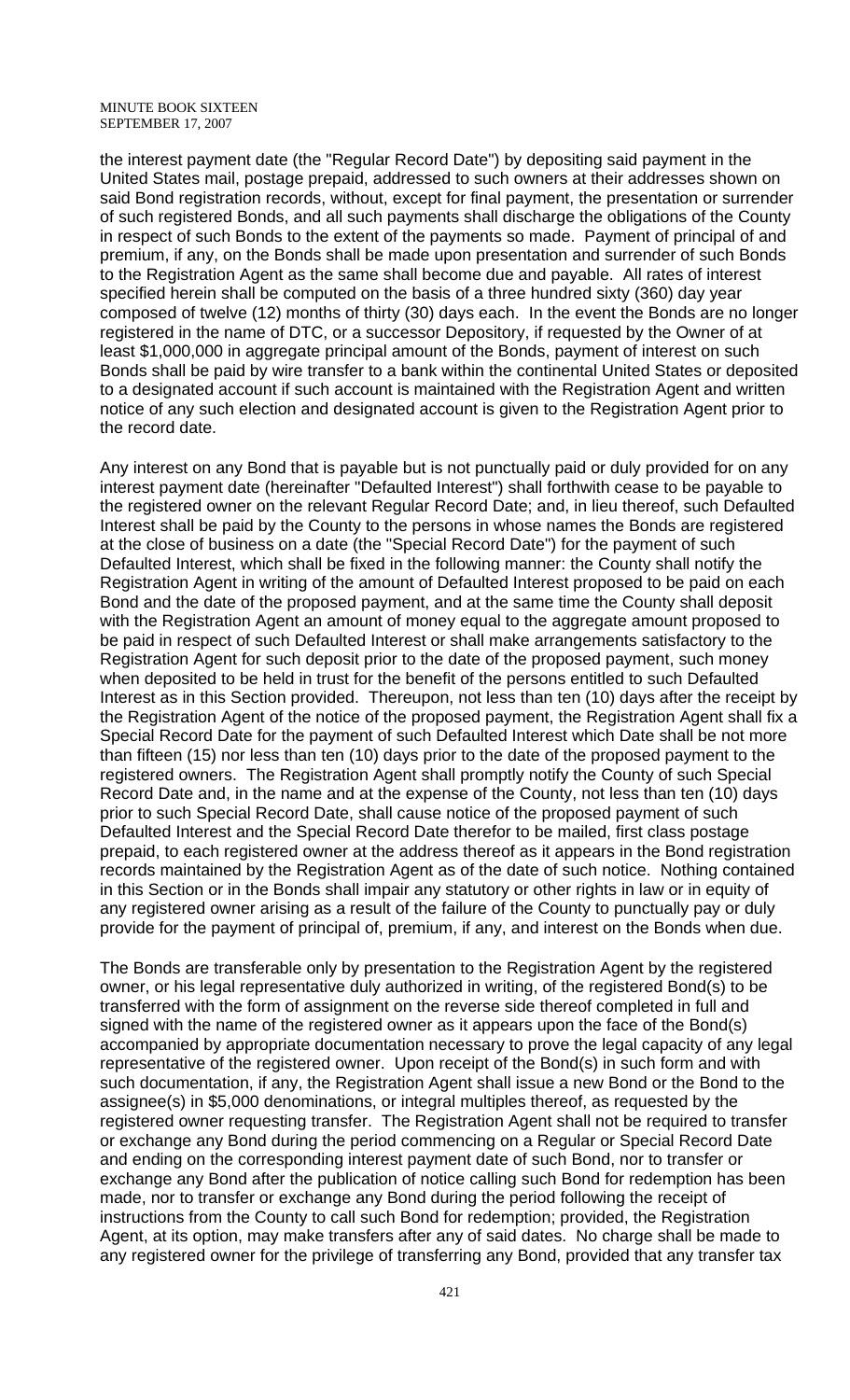relating to such transaction shall be paid by the registered owner requesting transfer. The person in whose name any Bond shall be registered shall be deemed and regarded as the absolute owner thereof for all purposes and neither the County nor the Registration Agent shall be affected by any notice to the contrary whether or not any payments due on the Bonds shall be overdue. The Bonds, upon surrender to the Registration Agent, may, at the option of the registered owner, be exchanged for an equal aggregate principal amount of the Bonds of the same maturity in any authorized denomination or denominations.

The Bonds shall be executed in such manner as may be prescribed by applicable law, in the name, and on behalf, of the County with the manual or facsimile signature of the County Executive and attested by the manual or facsimile signature of the County Clerk.

Except as otherwise provided in this resolution, the Bonds shall be registered in the name of Cede & Co., as nominee of DTC, which will act as securities depository for the Bonds. References in this Section to a Bond or the Bonds shall be construed to mean the Bond or the Bonds that are held under the Book-Entry System. One Bond for each maturity shall be issued to DTC and immobilized in its custody. A Book-Entry System shall be employed, evidencing ownership of the Bonds in authorized denominations, with transfers of beneficial ownership effected on the records of DTC and the DTC Participants pursuant to rules and procedures established by DTC.

Each DTC Participant shall be credited in the records of DTC with the amount of such DTC Participant's interest in the Bonds. Beneficial ownership interests in the Bonds may be purchased by or through DTC Participants. The holders of these beneficial ownership interests are hereinafter referred to as the "Beneficial Owners." The Beneficial Owners shall not receive the Bonds representing their beneficial ownership interests. The ownership interests of each Beneficial Owner shall be recorded through the records of the DTC Participant from which such Beneficial Owner purchased its Bonds. Transfers of ownership interests in the Bonds shall be accomplished by book entries made by DTC and, in turn, by DTC Participants acting on behalf of Beneficial Owners. SO LONG AS CEDE & CO., AS NOMINEE FOR DTC, IS THE REGISTERED OWNER OF THE BONDS, THE REGISTRATION AGENT SHALL TREAT CEDE & CO., AS THE ONLY HOLDER OF THE BONDS FOR ALL PURPOSES UNDER THIS RESOLUTION, INCLUDING RECEIPT OF ALL PRINCIPAL OF, PREMIUM, IF ANY, AND INTEREST ON THE BONDS, RECEIPT OF NOTICES, VOTING AND REQUESTING OR DIRECTING THE REGISTRATION AGENT TO TAKE OR NOT TO TAKE, OR CONSENTING TO, CERTAIN ACTIONS UNDER THIS RESOLUTION.

Payments of principal, interest, and redemption premium, if any, with respect to the Bonds, so long as DTC is the only owner of the Bonds, shall be paid by the Registration Agent directly to DTC or its nominee, Cede & Co. as provided in the Letter of Representation relating to the Bonds from the County and the Registration Agent to DTC (the "Letter of Representation"). DTC shall remit such payments to DTC Participants, and such payments thereafter shall be paid by DTC Participants to the Beneficial Owners. The County and the Registration Agent shall not be responsible or liable for payment by DTC or DTC Participants, for sending transaction statements or for maintaining, supervising or reviewing records maintained by DTC or DTC Participants.

In the event that (1) DTC determines not to continue to act as securities depository for the Bonds or (2) the County determines that the continuation of the Book-Entry System of evidence and transfer of ownership of the Bonds would adversely affect their interests or the interests of the Beneficial Owners of the Bonds, the County shall discontinue the Book-Entry System with DTC. If the County fails to identify another qualified securities depository to replace DTC, the County shall cause the Registration Agent to authenticate and deliver replacement Bonds in the form of fully registered Bonds to each Beneficial Owner.

THE COUNTY AND THE REGISTRATION AGENT SHALL NOT HAVE ANY RESPONSIBILITY OR OBLIGATIONS TO ANY DTC PARTICIPANT OR ANY BENEFICIAL OWNER WITH RESPECT TO (i) THE BONDS; (ii) THE ACCURACY OF ANY RECORDS MAINTAINED BY DTC OR ANY DTC PARTICIPANT; (iii) THE PAYMENT BY DTC OR ANY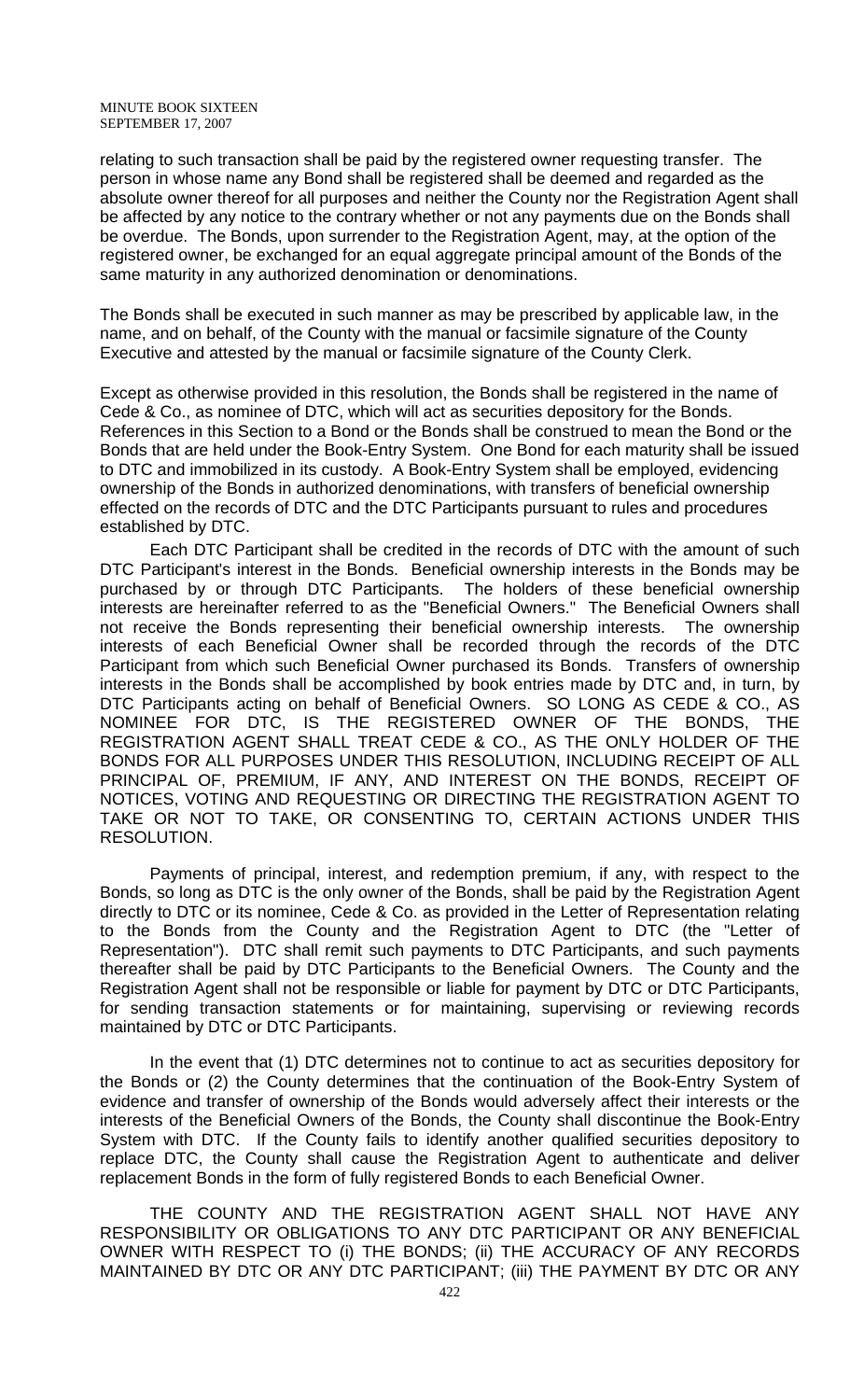DTC PARTICIPANT OF ANY AMOUNT DUE TO ANY BENEFICIAL OWNER IN RESPECT OF THE PRINCIPAL OF AND INTEREST ON THE BONDS; (iv) THE DELIVERY OR TIMELINESS OF DELIVERY BY DTC OR ANY DTC PARTICIPANT OF ANY NOTICE DUE TO ANY BENEFICIAL OWNER THAT IS REQUIRED OR PERMITTED UNDER THE TERMS OF THIS RESOLUTION TO BE GIVEN TO BENEFICIAL OWNERS, (v) THE SELECTION OF BENEFICIAL OWNERS TO RECEIVE PAYMENTS IN THE EVENT OF ANY PARTIAL REDEMPTION OF THE BONDS; OR (vi) ANY CONSENT GIVEN OR OTHER ACTION TAKEN BY DTC, OR ITS NOMINEE, CEDE & CO., AS OWNER.

The Registration Agent is hereby authorized to take such action as may be necessary from time to time to qualify and maintain the Bonds for deposit with DTC, including but not limited to, wire transfers of interest and principal payments with respect to the Bonds, utilization of electronic book entry data received from DTC in place of actual delivery of Bonds and provision of notices with respect to Bonds registered by DTC (or any of its designees identified to the Registration Agent) by overnight delivery, courier service, telegram, telecopy or other similar means of communication. No such arrangements with DTC may adversely affect the interest of any of the owners of the Bonds, provided, however, that the Registration Agent shall not be liable with respect to any such arrangements it may make pursuant to this section.

The Registration Agent is hereby authorized to authenticate and deliver the Bonds to the original purchaser, upon receipt by the County of the proceeds of the sale thereof and to authenticate and deliver Bonds in exchange for Bonds of the same principal amount delivered for transfer upon receipt of the Bond(s) to be transferred in proper form with proper documentation as hereinabove described. The Bonds shall not be valid for any purpose unless authenticated by the Registration Agent by the manual signature of an officer thereof on the certificate set forth herein on the Bond form.

In case any Bond shall become mutilated, or be lost, stolen, or destroyed, the County, in its discretion, shall issue, and the Registration Agent, upon written direction from the County, shall authenticate and deliver, a new Bond of like tenor, amount, maturity and date, in exchange and substitution for, and upon the cancellation of, the mutilated Bond, or in lieu of and in substitution for such lost, stolen or destroyed Bond, or if any such Bond shall have matured or shall be about to mature, instead of issuing a substituted Bond the County may pay or authorize payment of such Bond without surrender thereof. In every case the applicant shall furnish evidence satisfactory to the County and the Registration Agent of the destruction, theft or loss of such Bond, and indemnity satisfactory to the County and the Registration Agent; and the County may charge the applicant for the issue of such new Bond an amount sufficient to reimburse the County for the expense incurred by it in the issue thereof.

Source of Payment. The Bonds shall be payable from unlimited ad valorem taxes to be levied on all taxable property within the County.

Form of Bonds. The Bonds shall be in substantially the following form, the omissions to be appropriately completed when the Bonds are prepared and delivered: (Form of Bond)

| <b>REGISTERED</b>            |                              |                                                                                                                            | <b>REGISTERED</b>           |
|------------------------------|------------------------------|----------------------------------------------------------------------------------------------------------------------------|-----------------------------|
| Number                       |                              |                                                                                                                            |                             |
|                              |                              | UNITED STATES OF AMERICA<br><b>STATE OF TENNESSEE</b><br><b>COUNTY OF SUMNER</b><br>GENERAL OBLIGATION SCHOOL BOND, SERIES |                             |
| Interest Rate:<br>$\%$       | Maturity Date: Date of Bond: | $20 - 2007$                                                                                                                | <b>CUSIP No.:</b><br>866407 |
| Registered Owner: Cede & Co. |                              |                                                                                                                            |                             |
| <b>Principal Amount:</b>     |                              |                                                                                                                            | <b>Dollars</b>              |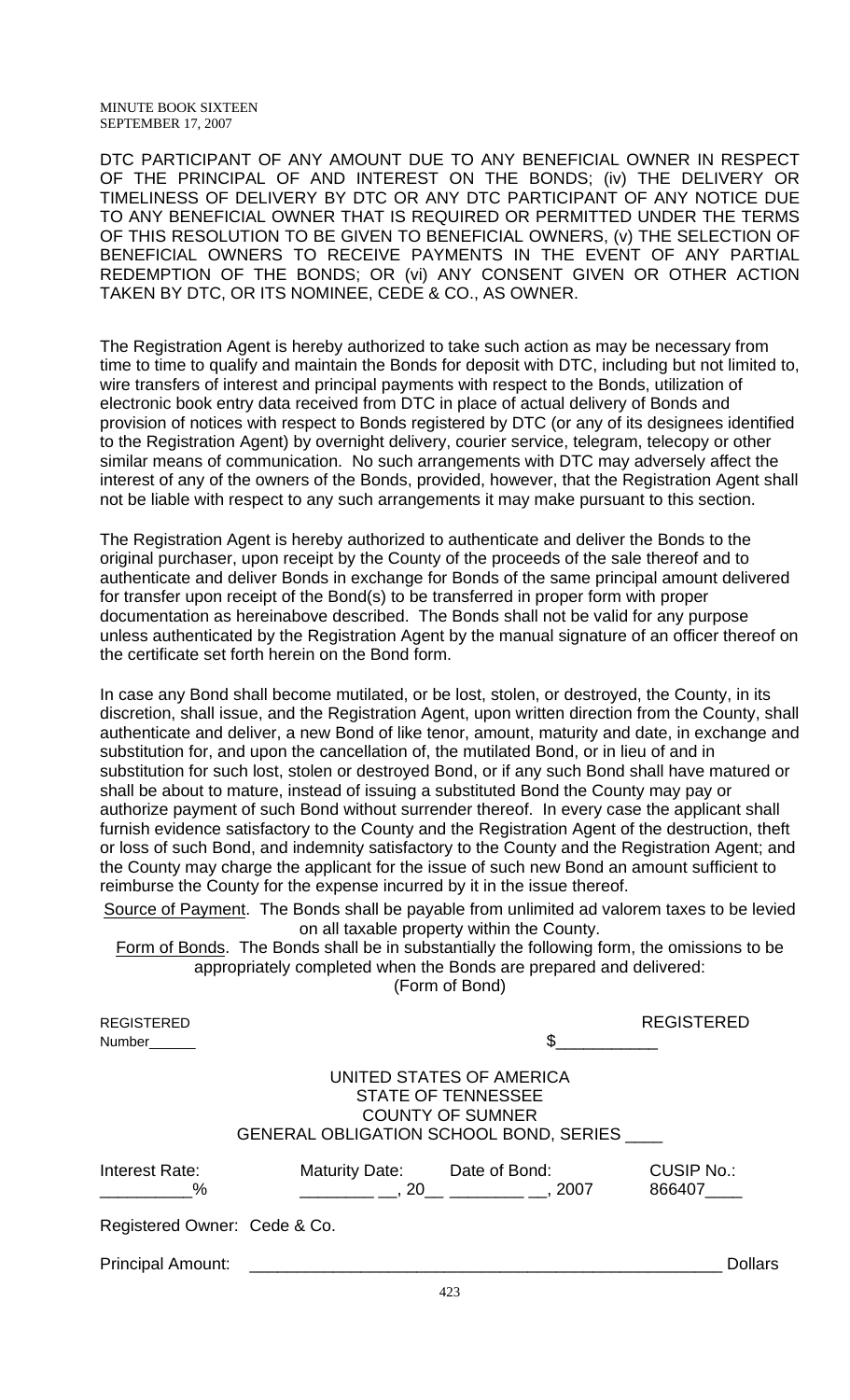FOR VALUE RECEIVED, Sumner County, Tennessee (the "County") hereby promises to pay to the registered owner hereof, hereinabove named, or registered assigns, in the manner hereinafter provided, the principal amount hereinabove set forth on the maturity date hereinabove set forth (or upon earlier redemption as set forth herein), and to pay interest (computed on the basis of a 360-day year of twelve 30-day months) on said principal amount at the annual rate of interest hereinabove set forth from the date hereof until said maturity date [or redemption date], said interest being payable on [June 1, 2008], and semi-annually thereafter on the first day of [June] and [December] in each year until this Bond matures [or is redeemed]. Both principal hereof and interest hereon are payable in lawful money of the United States of America by check or draft at the corporate trust office of Regions Bank, Nashville, Tennessee, as registration agent and paying agent (the "Registration Agent"). The Registration Agent shall make all interest payments with respect to this Bond on each interest payment date directly to the registered owner hereof shown on the Bond registration records maintained by the Registration Agent as of the close of business on the fifteenth day of the month next preceding the interest payment date (the "Regular Record Date") by check or draft mailed to such owner at such owner's address shown on said bond registration records, without, except for final payment, the presentation or surrender of this Bond, and all such payments shall discharge the obligations of the County to the extent of the payments so made. Any such interest not so punctually paid or duly provided for on any interest payment date shall forthwith cease to be payable to the registered owner on the relevant Regular Record Date; and, in lieu thereof, such defaulted interest shall be payable to the person in whose name this Bond is registered at the close of business on the date (the "Special Record Date") for payment of such defaulted interest to be fixed by the Registration Agent, notice of which shall be given to the owners of the Bonds of the issue of which this Bond is one not less than ten (10) days prior to such Special Record Date. Payment of principal of [and premium, if any, on] this Bond shall be made when due upon presentation and surrender of this Bond to the Registration Agent.

Except as otherwise provided herein or in the Resolution, as hereinafter defined, this Bond shall be registered in the name of Cede & Co., as nominee of The Depository Trust Company, New York, New York ("DTC"), which will act as securities depository for the Bonds of the series of which this Bond is one. One Bond for each maturity of the Bonds shall be issued to DTC and immobilized in its custody. A book-entry system shall be employed, evidencing ownership of the Bonds in \$5,000 denominations, or multiples thereof, with transfers of beneficial ownership effected on the records of DTC and the DTC Participants, as defined in the Resolution, pursuant to rules and procedures established by DTC. So long as Cede & Co., as nominee for DTC, is the registered owner of the Bonds, the County and the Registration Agent shall treat Cede & Co., as the only owner of the Bonds for all purposes under the Resolution, including receipt of all principal of, premium, if any, and interest on the Bonds, receipt of notices, voting and requesting or taking or not taking, or consenting to, certain actions hereunder. Payments of principal, interest, and redemption premium, if any, with respect to the Bonds, so long as DTC is the only owner of the Bonds, shall be paid directly to DTC or its nominee, Cede & Co. DTC shall remit such payments to DTC Participants, and such payments thereafter shall be paid by DTC Participants to the Beneficial Owners, as defined in the Resolution. Neither the County nor the Registration Agent shall be responsible or liable for payment by DTC or DTC Participants, for sending transaction statements or for maintaining, supervising or reviewing records maintained by DTC or DTC Participants. In the event that (1) DTC determines not to continue to act as securities depository for the Bonds or (2) the County determines that the continuation of the book-entry system of evidence and transfer of ownership of the Bonds would adversely affect its interests or the interests of the Beneficial Owners of the Bonds, the County may discontinue the book-entry system with DTC. If the County fails to identify another qualified securities depository to replace DTC, the County shall cause the Registration Agent to authenticate and deliver replacement Bonds in the form of fully registered Bonds to each Beneficial Owner. Neither the County nor the Registration Agent shall have any responsibility or obligations to any DTC Participant or any Beneficial Owner with respect to (i) the Bonds; (ii) the accuracy of any records maintained by DTC or any DTC Participant; (iii) the payment by DTC or any DTC Participant of any amount due to any Beneficial Owner in respect of the principal of and interest on the Bonds; (iv) the delivery or timeliness of delivery by DTC or any DTC Participant of any notice due to any Beneficial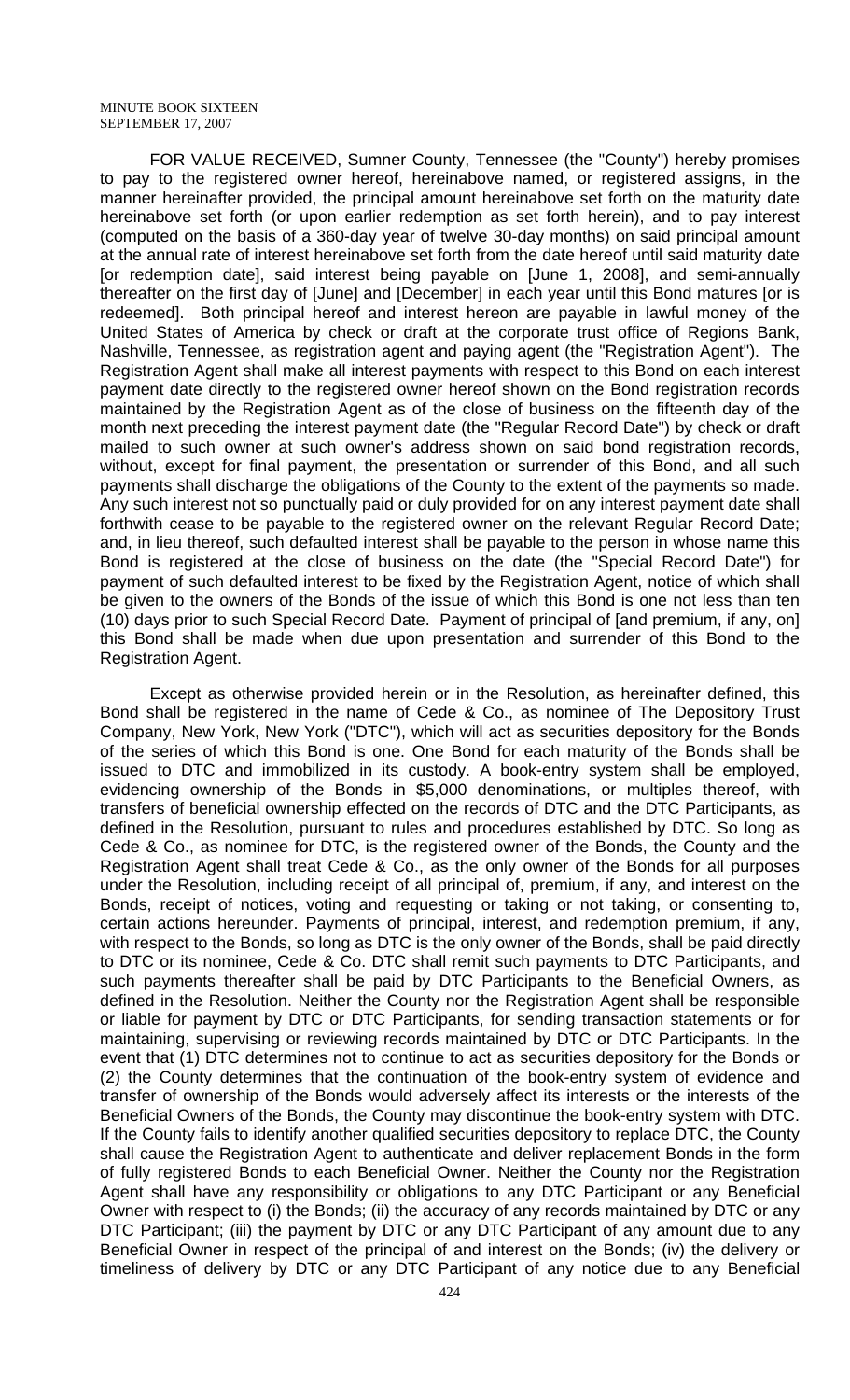Owner that is required or permitted under the terms of the Resolution to be given to Beneficial Owners, (v) the selection of Beneficial Owners to receive payments in the event of any partial redemption of the Bonds; or (vi) any consent given or other action taken by DTC, or its nominee, Cede & Co., as owner.

Bonds of the issue of which this Bond is one maturing [June 1, 200\_] through [June 1, 20\_\_] shall mature without option of prior redemption. Bonds of the issue of which this Bond is one maturing [June 1, 20\_\_] and thereafter shall be subject to redemption, at the option of the County, in whole or in part, on [June 1, 20\_\_] or on any date thereafter at the redemption price of par plus accrued interest to the redemption date. If less than all the Bonds shall be called for redemption, the maturities to be redeemed shall be designated by the Governing Body, in its discretion, and, if less than all of the Bonds of a maturity shall be called for redemption, the Bonds within the maturity to be redeemed shall be selected as follows:

if the Bonds are being held under a Book-Entry System by DTC, or a successor Depository, the Bonds to be redeemed shall be determined by DTC, or such successor Depository, by lot or such other manner as DTC, or such successor Depository, shall determine;

or if the Bonds are not being held under a Book-Entry System by DTC, or a successor Depository, the Bonds within the maturity to be redeemed shall be selected by the Registration Agent by lot or such other random manner as the Registration Agent in its discretion shall determine.

[Subject to the credit hereinafter provided, the County shall redeem Bonds maturing on the redemption dates set forth below opposite the maturity dates, in aggregate principal amounts equal to the respective dollar amounts set forth below opposite the respective redemption dates at a price of par plus accrued interest thereon to the date of redemption. DTC, as securities depository for the series of Bonds of which this Bond is one, or such Person as shall then be serving as the securities depository for the Bonds, shall determine the interest of each Participant in the Bonds to be redeemed using its procedures generally in use at that time. If DTC, or another securities depository is no longer serving as securities depository for the Bonds, the Bonds to be redeemed within a maturity shall be selected by the Registration Agent by lot or such other random manner as the Registration Agent in its discretion shall select. The dates of redemption and principal amount of Bonds to be redeemed on said dates are as follows:

|                 |            | <b>Principal Amount</b> |
|-----------------|------------|-------------------------|
| Final           | Redemption | of Bonds                |
| <b>Maturity</b> | Date       | Redeemed                |

## \*Final Maturity

At its option, to be exercised on or before the forty-fifth (45th) day next preceding any such redemption date, the County may (i) deliver to the Registration Agent for cancellation Bonds to be redeemed, in any aggregate principal amount desired, and/or (ii) receive a credit in respect of its redemption obligation under this mandatory redemption provision for any Bonds of the maturity to be redeemed which prior to said date have been purchased or redeemed (otherwise than through the operation of this mandatory sinking fund redemption provision) and canceled by the Registration Agent and not theretofore applied as a credit against any redemption obligation under this mandatory sinking fund provision. Each Bond so delivered or previously purchased or redeemed shall be credited by the Registration Agent at 100% of the principal amount thereof on the obligation of the County on such payment date and any excess shall be credited on future redemption obligations in chronological order, and the principal amount of Bonds to be redeemed by operation of this mandatory sinking fund provision shall be accordingly reduced. The County shall on or before the forty-fifth (45th) day next preceding each payment date furnish the Registration Agent with its certificate indicating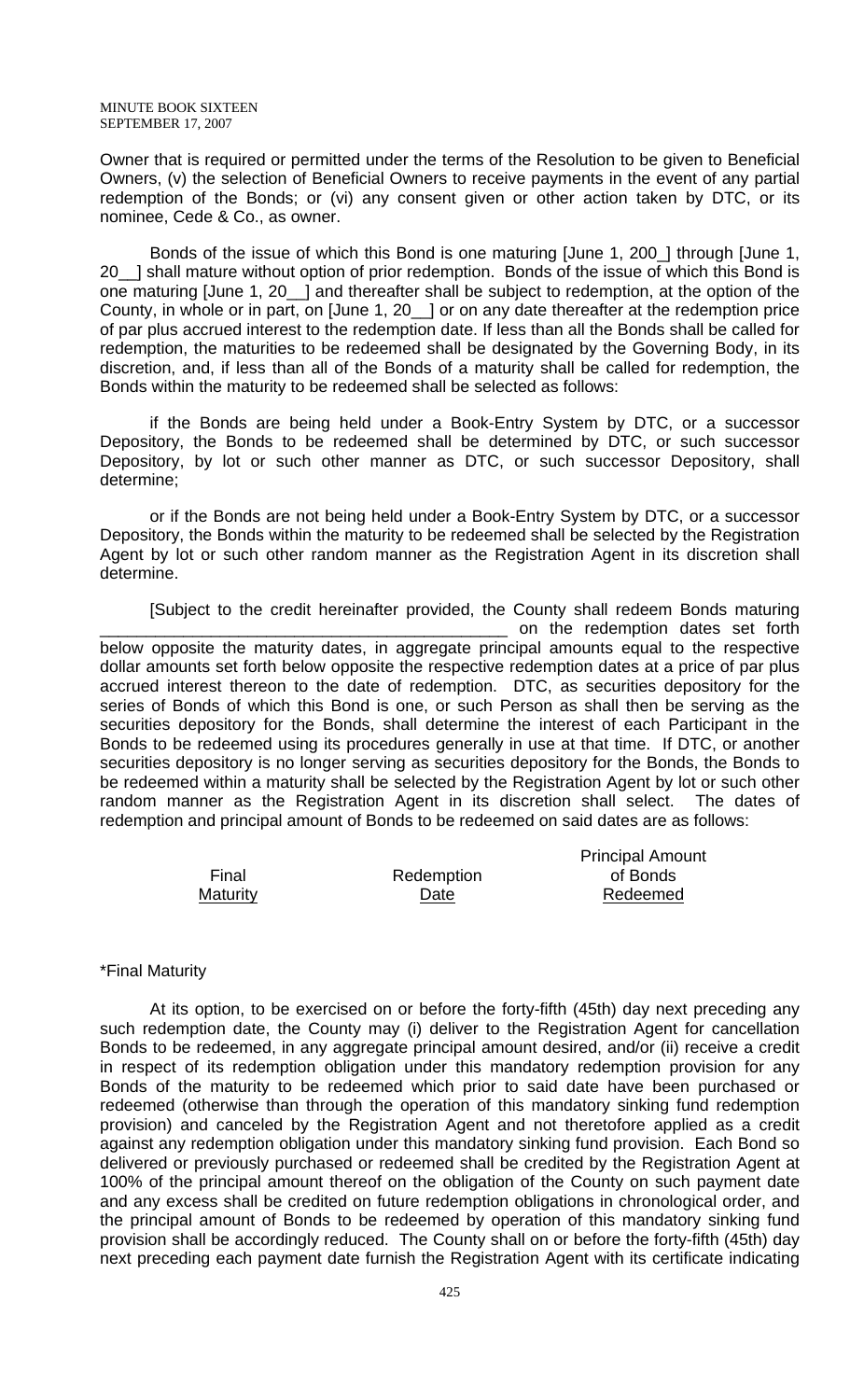whether or not and to what extent the provisions of clauses (i) and (ii) of this subsection are to be availed of with respect to such payment and confirm that funds for the balance of the next succeeding prescribed payment will be paid on or before the next succeeding payment date.]

Notice of call for redemption, whether optional or mandatory, shall be given by the Registration Agent not less than thirty (30) nor more than sixty (60) days prior to the date fixed for redemption by sending an appropriate notice to the registered owners of the Bonds to be redeemed by first-class mail, postage prepaid, at the addresses shown on the Bond registration records of the Registration Agent as of the date of the notice; but neither failure to mail such notice nor any defect in any such notice so mailed shall affect the sufficiency of the proceedings for the redemption of any of the Bonds for which proper notice was given. As long as DTC, or a successor Depository, is the registered owner of the Bonds, all redemption notices shall be mailed by the Registration Agent to DTC, or such successor Depository, as the registered owner of the Bonds, as and when above provided, and neither the County nor the Registration Agent shall be responsible for mailing notices of redemption to DTC Participants or Beneficial Owners. Failure of DTC, or any successor Depository, to provide notice to any DTC Participant will not affect the validity of such redemption. From and after any redemption date, all Bonds called for redemption shall cease to bear interest if funds are available at the office of the Registration Agent for the payment thereof and if notice has been duly provided as set forth in the Resolution, as hereafter defined.

This Bond is transferable by the registered owner hereof in person or by such owner's attorney duly authorized in writing at the principal corporate trust office of the Registration Agent set forth on the front side hereof, but only in the manner, subject to limitations and upon payment of the charges provided in the Resolution, as hereafter defined, and upon surrender and cancellation of this Bond. Upon such transfer a new Bond or Bonds of authorized denominations of the same maturity and interest rate for the same aggregate principal amount will be issued to the transferee in exchange therefor. The person in whose name this Bond is registered shall be deemed and regarded as the absolute owner thereof for all purposes and neither the County nor the Registration Agent shall be affected by any notice to the contrary whether or not any payments due on the Bond shall be overdue. Bonds, upon surrender to the Registration Agent, may, at the option of the registered owner thereof, be exchanged for an equal aggregate principal amount of the Bonds of the same maturity in authorized denomination or denominations, upon the terms set forth in the Resolution. The Registration Agent shall not be required to transfer or exchange any Bond during the period commencing on a Regular Record Date or Special Record Date and ending on the corresponding interest payment date of such Bond, nor to transfer or exchange any Bond after the notice calling such Bond for redemption has been made, nor during a period following the receipt of instructions from the County to call such Bond for redemption.

This Bond is one of a total authorized issue aggregating \$ issued by the County for the purpose of providing funds to (i) finance the acquisition, construction and renovation of various elementary, middle and high school projects located in Sumner County, Tennessee ("the Projects"); (ii) pay legal, fiscal, architectural, administrative and engineering costs incident thereto; (iii) reimbursing the County for prior expenditures for the Projects; and (iv) pay costs incident to the issuance and sale of the Bonds of which this Bond is one, under and in full compliance with the constitution and statutes of the State of Tennessee, including Sections 49-3-1001, et seq., Tennessee Code Annotated, and pursuant to a resolution duly adopted by the Board of County Commissioners of the County on the 17<sup>th</sup> day of September, 2007 (the "Resolution").

This Bond is payable from unlimited ad valorem taxes to be levied on all taxable property within the County. For a more complete statement of the general covenants and provisions pursuant to which this Bond is issued, reference is hereby made to said Resolution.

This Bond and the income therefrom are exempt from all present state, county and municipal taxes in Tennessee except (a) inheritance, transfer and estate taxes, (b) Tennessee excise taxes on interest on the Bond during the period the Bond is held or beneficially owned by any organization or entity, other than a sole proprietorship or general partnership, doing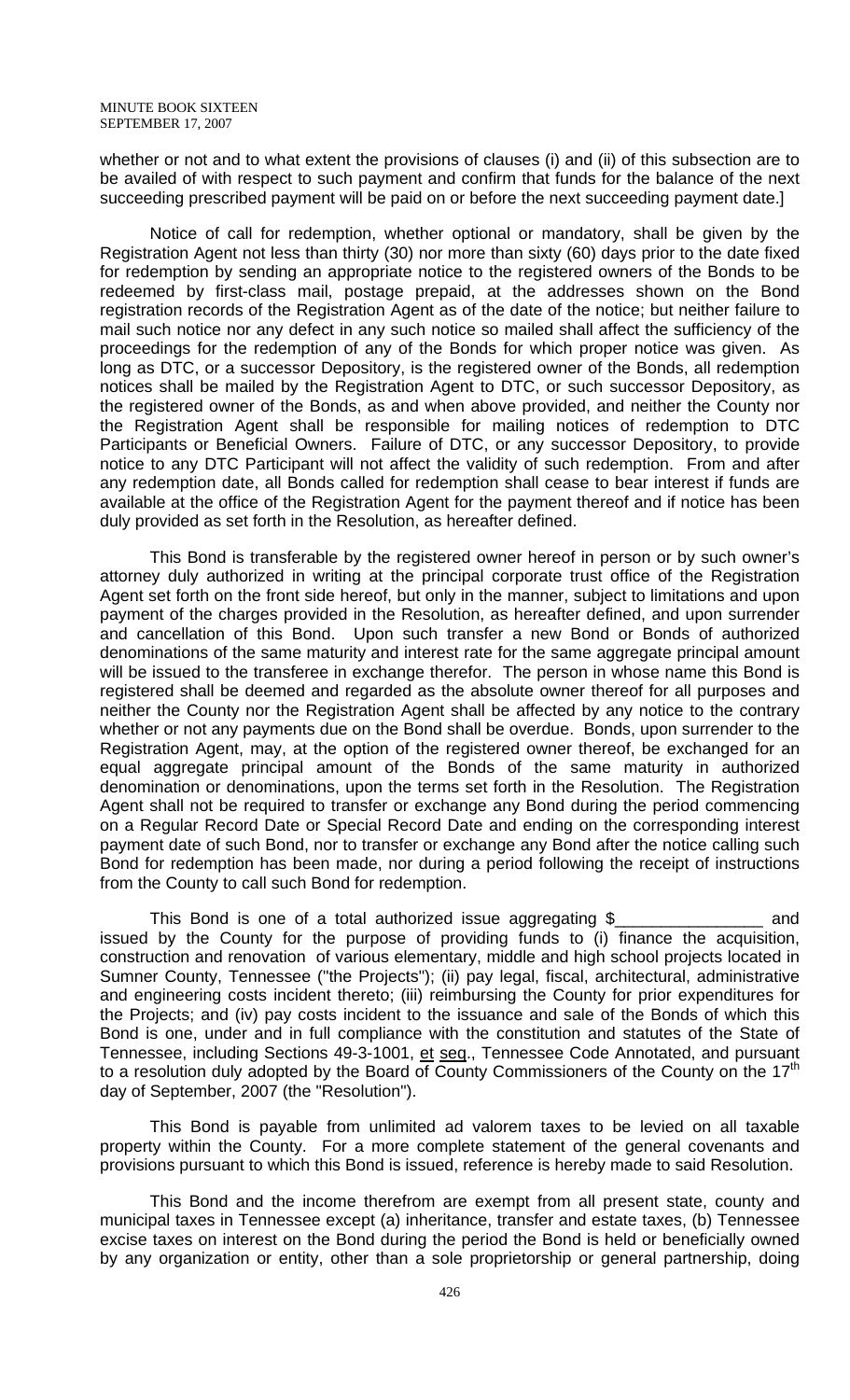business in the State of Tennessee, and (c) Tennessee franchise taxes by reason of the inclusion of the book value of the Bond in the Tennessee franchise tax base of any organization or entity, other than a sole proprietorship or general partnership, doing business in the State of Tennessee.

It is hereby certified, recited, and declared that all acts, conditions and things required to exist, happen and be performed precedent to and in the issuance of this Bond exist, have happened and have been performed in due time, form and manner as required by law, and that the amount of this Bond, together with all other indebtedness of the County, does not exceed any limitation prescribed by the constitution and statutes of the State of Tennessee.

IN WITNESS WHEREOF, the County has caused this Bond to be signed by its County Executive with his manual or facsimile signature and attested by its County Clerk with his manual or facsimile signature under an impression or facsimile of the corporate seal of the County, all as of the date hereinabove set forth.

## SUMNER COUNTY, TENNESSEE

 $BY:$ 

County Executive

ATTESTED:

County Clerk

\_\_\_\_\_\_\_\_\_\_\_\_\_\_\_\_\_\_\_\_\_\_\_\_\_\_

Transferable and payable at the principal corporate trust office of: Regions Bank Nashville, Tennessee

Date of Registration: \_\_\_\_\_\_\_\_\_

This Bond is one of the issue of Bonds issued pursuant to the Resolution hereinabove described

> REGIONS BANK Registration Agent

 $\mathsf{By:}\quad$ 

Authorized Officer

(FORM OF ASSIGNMENT)

FOR VALUE RECEIVED, the undersigned sells, assigns, and transfers unto \_\_\_\_\_\_\_\_\_\_\_\_\_\_\_\_\_\_\_\_\_\_\_\_\_\_, whose address is \_\_\_\_\_\_\_\_\_\_\_\_\_\_\_\_\_\_\_\_\_\_\_\_\_\_\_\_\_\_\_\_\_\_\_\_ (Please insert Federal Identification or Social Security Number of Assignee \_\_\_\_\_\_\_\_\_\_\_\_\_\_\_), the within Bond of Sumner County, Tennessee, and does hereby irrevocably constitute and appoint attorney, to transfer the said Bond on the records kept for registration thereof with full power of

substitution in the premises.

Dated:

\_\_\_\_\_\_\_\_\_\_\_\_\_\_\_\_\_\_\_\_\_\_\_\_\_\_\_\_\_\_\_\_\_\_\_\_\_\_\_\_\_ NOTICE: The signature to this assignment must correspond with the name of the registered owner as it appears on the face of the within Bond in every particular, without alteration or enlargement or any change whatsoever.

Signature guaranteed:

\_\_\_\_\_\_\_\_\_\_\_\_\_\_\_\_\_\_\_\_\_\_\_\_\_\_\_\_\_\_\_\_\_\_\_\_\_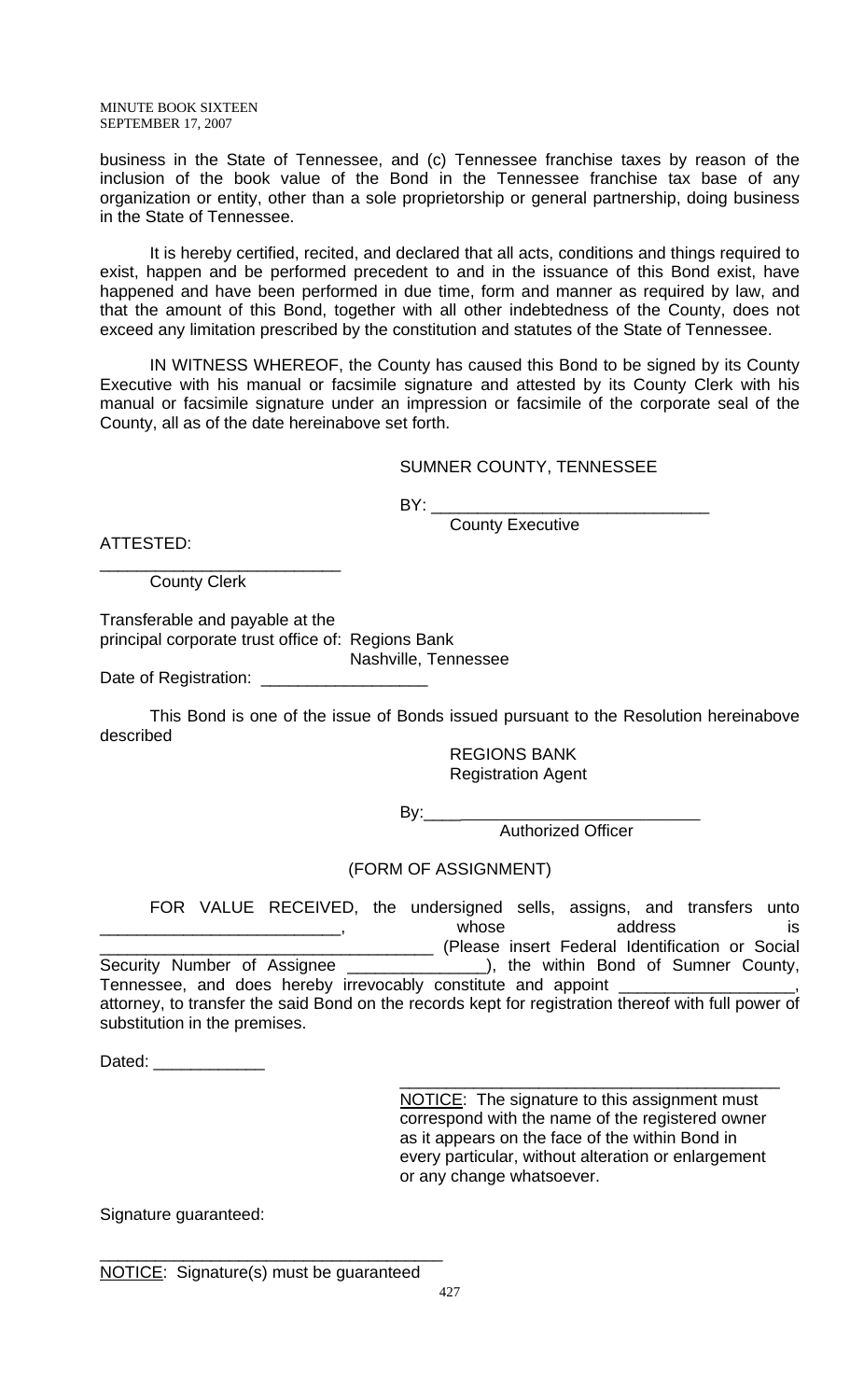by a member firm of a Medallion Program acceptable to the Registration Agent.

#### - END OF BOND FORM -

Levy of Tax. The County, through its Governing Body, shall annually levy and collect a tax upon all taxable property within the County, in addition to all other taxes authorized by law, sufficient to pay principal of, premium, if any, and interest on the Bonds when due, and for that purpose there is hereby levied a direct annual tax in such amount as may be found necessary each year to pay principal and interest coming due on the Bonds in said year. Principal and interest falling due at any time when there are insufficient funds from this tax levy on hand shall be paid from the current funds of the County and reimbursement therefor shall be made out of the taxes hereby provided to be levied when the same shall have been collected. The tax herein provided may be reduced to the extent of any appropriations from other funds, taxes and revenues of the County to the payment of debt service on the Bonds.

Sale of Bonds. The Bonds shall be offered for public sale, as required by law, in one or more series, at a price of not less than par and not greater than 105% of par and accrued interest, if any, as a whole or in part, from time to time, as shall be determined by the County Executive, in consultation with the Finance Director and the County's financial advisor, Wiley Bros.- Aintree Capital, LLC, Nashville, Tennessee (the "Financial Advisor"). The Bonds shall be sold at public sale by physical delivery of bids or by electronic bidding by means of an Internet bidding service as shall be determined by the County Executive in consultation with the Finance Director and the Financial Advisor. The County Executive is authorized to award the Bonds to the bidder whose bid results in the lowest true interest cost to the County, provided the rate on none of the Bonds exceeds 5.50% per annum. The award of the Bonds, or any series thereof, by the County Executive to the lowest bidder shall be binding on the County, and no further action of the Governing Body with respect thereto shall be required. The County Executive, in consultation with the Finance Director and the Financial Advisor, is further authorized to take the following actions:

(1) designate the series of the Bonds;

(2) change the dated date of the Bonds or any series thereof, to a date other than the date of delivery;

(3) change the first interest payment date on the Bonds or any series thereof to a date other than June 1, 2008, provided such date is not longer than twelve months following the dated date of the Bonds or any series thereof, and to adjust the principal and interest payment dates and maturity amounts of the Bonds or any series thereof, provided the total principal amount of all series of the Bonds does not exceed the total amount of Bonds authorized herein and the final maturity date of each series shall not exceed 13 years from the dated date of each series;

(4) change the County's optional redemption provisions of the Bonds to permit (a) a redemption premium, provided the redemption premium, if any, shall not exceed two percent (2%) of the par amount of the Bonds called for redemption; and (b) the Bonds, or any emission thereof, be issued without option of redemption prior to maturity;

(5) sell the Bonds or any maturities thereof as Term Bonds with mandatory redemption requirements corresponding to the maturities set forth herein or as otherwise determined by the County Executive, as he shall deem most advantageous to the County; and

(6) cause all or a portion of the Bonds to be insured by a bond insurance policy issued by a nationally recognized bond insurance company to achieve the purposes set forth herein and to serve the best interests of the County.

The County Executive and the County Clerk are authorized to cause the Bonds to be authenticated and delivered by the Registration Agent to the successful bidder and, together with the Finance Director and the County Trustee, to execute, publish, and deliver all certificates and documents, including an official statement and closing certificates, as they shall deem necessary in connection with the sale and delivery of the Bonds. The County Executive and the County Clerk are authorized to enter into an agreement with the Financial Advisor to provide financial advisory services for the County and services related to the issuance, sale and delivery of the Bonds. The County Executive is authorized to sell the Bonds, or any series thereof, simultaneously with any other bonds or notes authorized by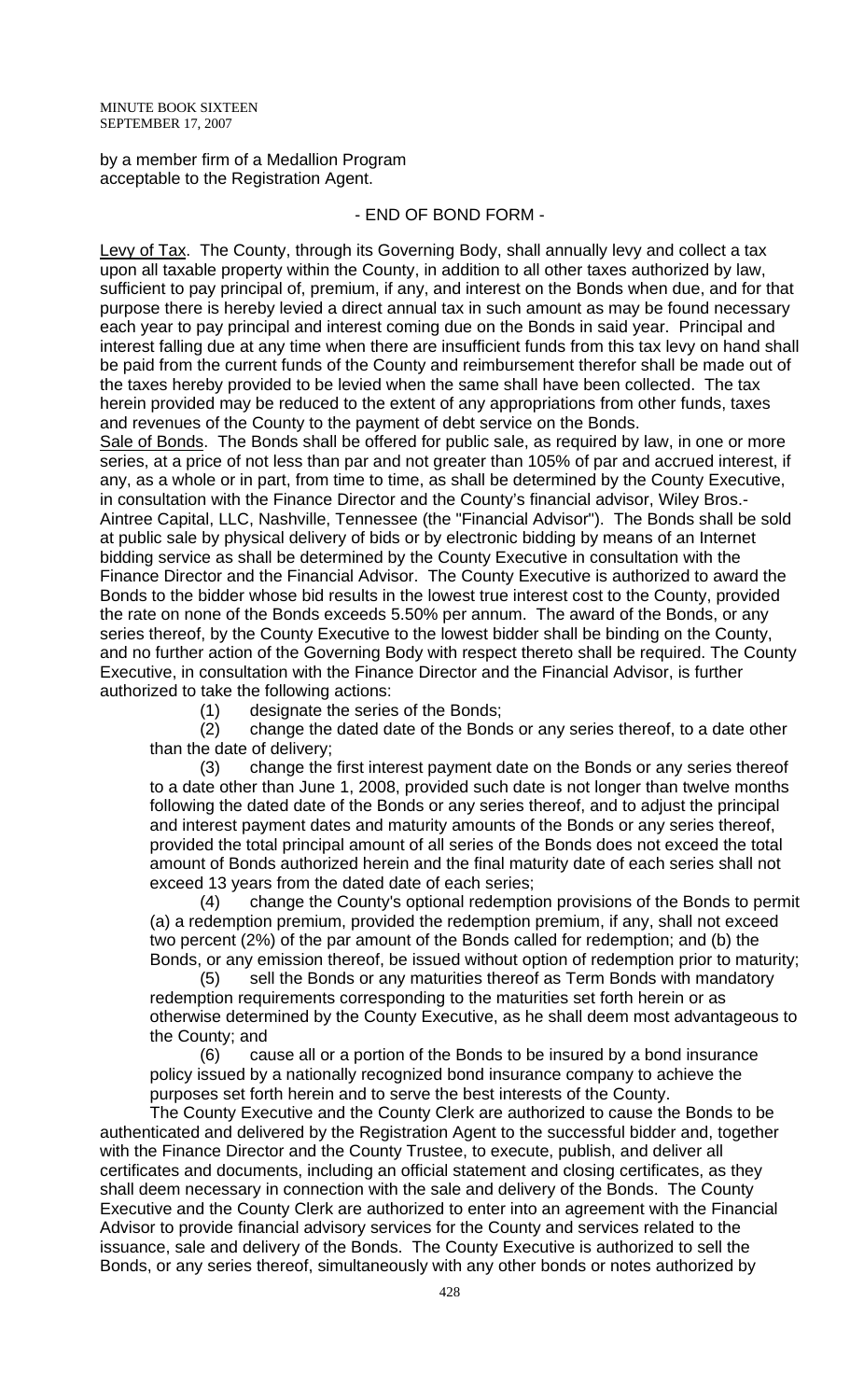resolution or resolutions of the Governing Body. The County Executive is further authorized to sell the Bonds, or any series thereof, as a single issue of bonds with any other bonds with substantially similar terms authorized by resolution or resolutions of the Governing Body, in one or more emissions or series as he shall deem to be advantageous to the County and in doing so, the County Executive is authorized to change the designation of the Bonds to a designation other than "General Obligation School Bonds"; provided, however, that the total aggregate principal amount of combined bonds to be sold does not exceed the total aggregate principal amount of Bonds authorized by this resolution or bonds authorized by any other resolution or resolutions adopted by the Governing Body.

Disposition of Bond Proceeds. The proceeds of the sale of the Bonds shall be disbursed as follows:

all accrued interest, if any, shall be deposited to the appropriate fund of the County to be used to pay interest on the Bonds on the first interest payment date following delivery of the Bonds; and

the remainder of the proceeds of the sale of the Bonds shall be deposited with to the County Trustee to be deposited with a financial institution regulated by the Federal Deposit Insurance Corporation or similar federal agency in a special fund known as the "2007B Construction Fund" (the "Construction Fund") to be kept separate and apart from all other funds of the County. The funds in the Construction Fund shall be disbursed solely to pay, or reimburse the County for prior payment of, the costs of the Projects, including necessary legal, accounting, engineering, architectural and fiscal expenses, printing, engraving, advertising and similar expenses, administrative and clerical costs, rating agency fees, Registration Agent fees, bond insurance premiums (if any) and other necessary miscellaneous expenses incurred in connection with Projects or the issuance of the Bonds. Notwithstanding the foregoing, the County Executive may instruct the purchaser of the Bonds to directly pay, on the County's behalf, all or any portion of the costs of issuance of the Bonds. Money in the Construction Fund shall be secured in the manner prescribed by applicable statutes relative to the securing of public or trust funds, if any, or, in the absence of such a statute, by a pledge of readily marketable securities having at all times a market value of not less than the amount in said Construction Fund. Money in the Construction Fund shall be expended only for the purposes authorized by this resolution. Any funds remaining in the Construction Fund after completion of the Projects and payment of authorized expenses shall be used to pay principal of, premium, if any, and interest on the Bonds. Moneys in the Construction Fund shall be invested as directed by the County Executive in such investments as shall be permitted by applicable law. Earnings on investments in the Construction Fund may either be retained in the Construction Fund and used for the same purposes as all other funds in the Construction Fund or paid to the debt service fund to be used to pay interest on the Bonds, as the County Executive in his discretion shall determine.

Official Statement. The County Executive and the County Finance Director are hereby authorized and directed to provide for the preparation and distribution of a Preliminary Official Statement describing the Bonds. After bids have been received and the Bonds have been awarded, the County Executive and County Finance Director shall make such completions, omissions, insertions and changes in the Preliminary Official Statement not inconsistent with this resolution as are necessary or desirable to complete it as a final Official Statement for purposes of Rule 15c2-12(e)(3) of the Securities and Exchange Commission. The County Executive and County Finance Director shall arrange for the delivery to the successful bidder on the Bonds of a reasonable number of copies of the Official Statement within seven business days after the Bonds have been awarded for delivery, by the successful bidder on the Bonds, to each potential investor requesting a copy of the Official Statement and to each person to whom such bidder and members of his bidding group initially sell the Bonds.

The County Executive and County Finance Director are authorized, on behalf of the County, to deem the Preliminary Official Statement and the Official Statement in final form, each to be final as of its date within the meaning of Rule 15c2-12(b)(1), except for the omission in the Preliminary Official Statement of certain pricing and other information allowed to be omitted pursuant to such Rule 15c2-12(b)(1). The distribution of the Preliminary Official Statement and the Official Statement in final form shall be conclusive evidence that each has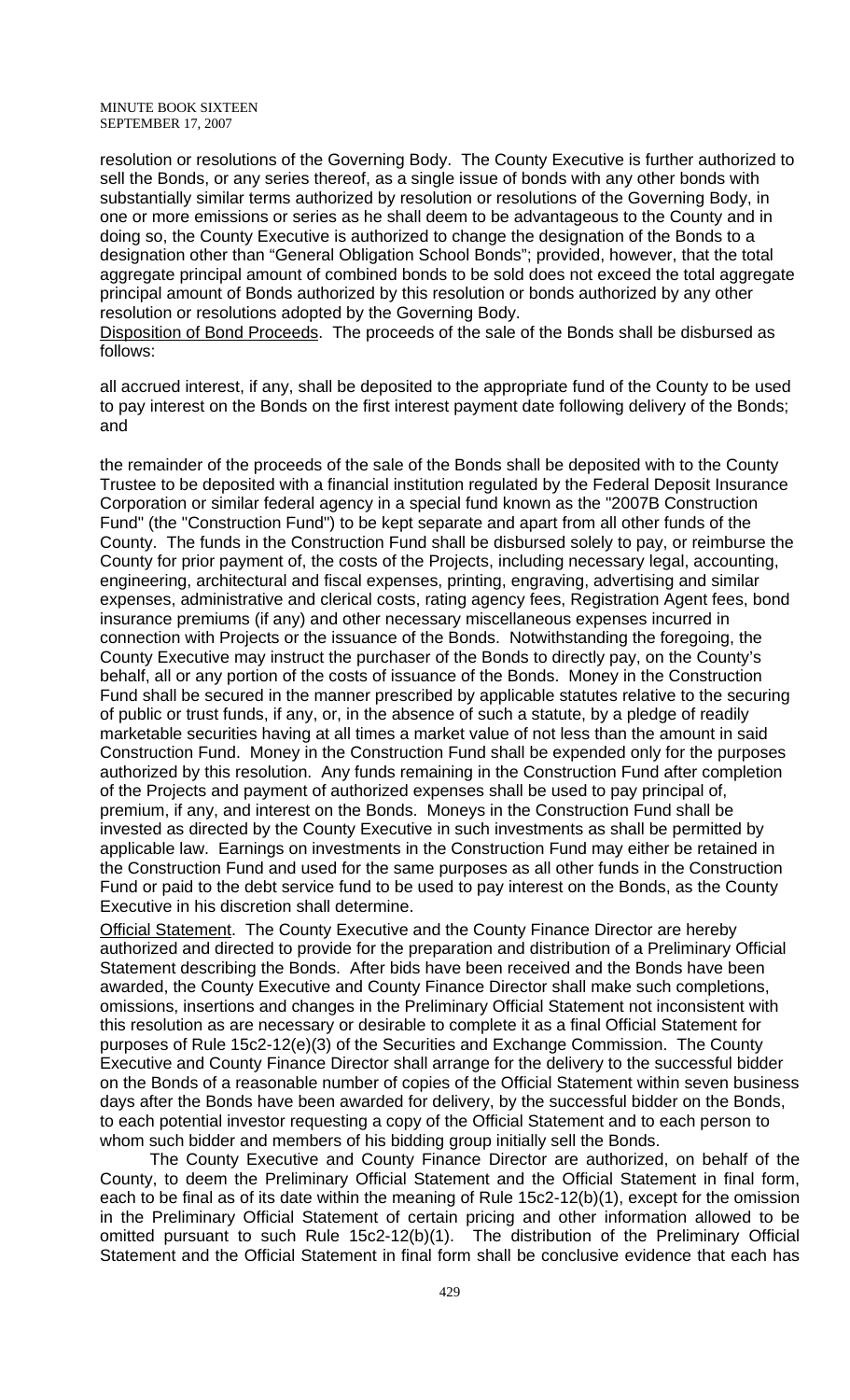been deemed in final form as of its date by the County except for the omission in the Preliminary Official Statement of such pricing and other information.

Arbitrage. The County recognizes that the purchasers and owners of the Bonds will have accepted them on, and paid therefor a price that reflects, the understanding that interest thereon is excludable from gross income for purposes of federal income taxation under laws in force on the date of delivery of the Bonds. In this connection, the County agrees that it shall take no action which may cause the interest on any of said Bonds to be included in gross income for federal income taxation. It is the reasonable expectation of the Governing Body of the County that the proceeds of the Bonds will not be used in a manner which will cause the Bonds to be "arbitrage bonds" within the meaning of Section 148 of the Code, and to this end the said proceeds of the Bonds and other related funds established for the purposes herein set out shall be used and spent expeditiously for the purposes described herein. The Governing Body further covenants and represents that in the event it shall be required by Section 148(f) of the Code to pay any investment proceeds of the Bonds to the United States government, it will make such payments as and when required by said Section 148(f) and will take such other actions as shall be necessary or permitted to prevent the interest on the Bonds from becoming taxable. The County Executive and County Clerk, or either of them, are authorized and directed to make such certifications in this regard in connection with the sale of the Bonds as either or both shall deem appropriate, and such certifications shall constitute a representation and certification of the County.

Discharge and Satisfaction of Bonds. If the County shall pay and discharge the indebtedness evidenced by any of the Bonds in any one or more of the following ways, to wit:

By paying or causing to be paid, by deposit of sufficient funds as and when required with the Registration Agent, the principal of and interest on such Bonds as and when the same become due and payable;

By depositing or causing to be deposited with any trust company or financial institution whose deposits are insured by the Federal Deposit Insurance Corporation or similar federal agency and which has trust powers ("an Agent"; which Agent may be the Registration Agent) in trust or escrow, on or before the date of maturity or redemption, sufficient money or Federal Obligations, as hereafter defined, the principal of and interest on which, when due and payable, will provide sufficient moneys to pay or redeem such Bonds and to pay interest thereon when due until the maturity or redemption date (provided, if such Bonds are to be redeemed prior to maturity thereof, proper notice of such redemption shall have been given or adequate provision shall have been made for the giving of such notice);

By delivering such Bonds to the Registration Agent, for cancellation by it;

and if the County shall also pay or cause to be paid all other sums payable hereunder by the County with respect to such Bonds, or make adequate provision therefor, and by resolution of the Governing Body instruct any such escrow agent to pay amounts when and as required to the Registration Agent for the payment of principal of and interest on such Bonds when due, then and in that case the indebtedness evidenced by such Bonds shall be discharged and satisfied and all covenants, agreements and obligations of the County to the holders of such Bonds shall be fully discharged and satisfied and shall thereupon cease, terminate and become void.

If the County shall pay and discharge the indebtedness evidenced by any of the Bonds in the manner provided in either clause (a) or clause (b) above, then the registered owners thereof shall thereafter be entitled only to payment out of the money or Federal Obligations deposited as aforesaid.

Except as otherwise provided in this Section, neither Federal Obligations nor moneys deposited with the Registration Agent pursuant to this Section nor principal or interest payments on any such Federal Obligations shall be withdrawn or used for any purpose other than, and shall be held in trust for, the payment of the principal and interest on said Bonds; provided that any cash received from such principal or interest payments on such Federal Obligations deposited with the Registration Agent, (A) to the extent such cash will not be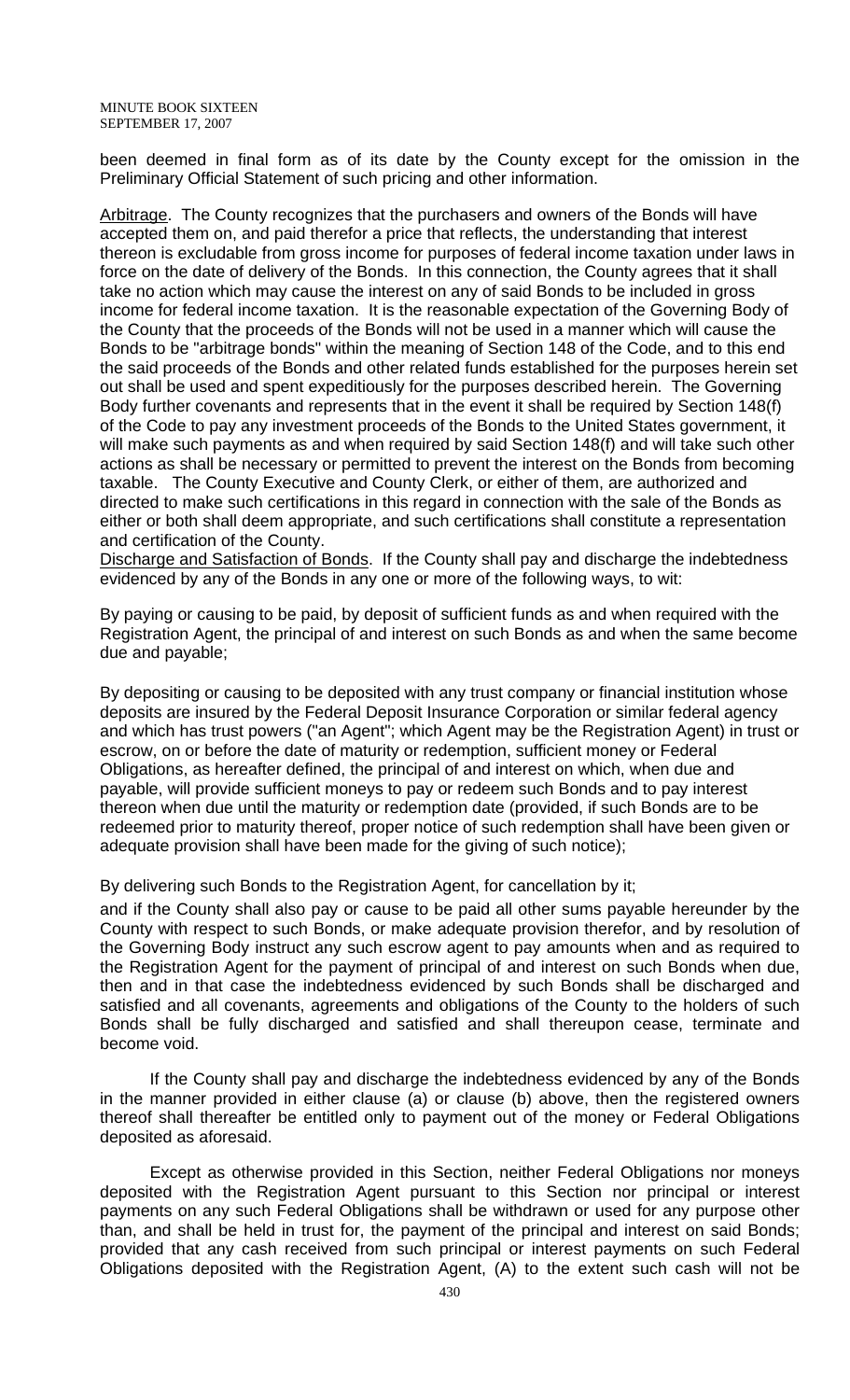required at any time for such purpose, shall be paid over to the County as received by the Registration Agent and (B) to the extent such cash will be required for such purpose at a later date, shall, to the extent practicable, be reinvested in Federal Obligations maturing at times and in amounts sufficient to pay when due the principal and interest to become due on said Bonds on or prior to such redemption date or maturity date thereof, as the case may be, and interest earned from such reinvestments shall be paid over to the County, as received by the Registration Agent. For the purposes of this Section, Federal Obligations shall mean direct obligations of, or obligations, the principal of and interest on which are guaranteed by, the United States of America, or any agency thereof, obligations of any agency or instrumentality of the United States or any other obligations at the time of the purchase thereof are permitted investments under Tennessee Law for the purposes described in this Section, which bonds or other obligations shall not be subject to redemption prior to their maturity other than at the option of the registered owner thereof.

Continuing Disclosure. The County hereby covenants and agrees that it will provide annual financial information and material event notices if and as required by Rule 15c2-12 of the Securities Exchange Commission for the Bonds. The County Executive is authorized to execute at the Closing of the sale of the Bonds, an agreement for the benefit of and enforceable by the owners of the Bonds specifying the details of the financial information and material event notices to be provided and its obligations relating thereto. Failure of the County to comply with the undertaking herein described and to be detailed in said closing agreement, shall not be a default hereunder, but any such failure shall entitle the owner or owners of any of the Bonds to take such actions and to initiate such proceedings as shall be necessary and appropriate to cause the County to comply with their undertaking as set forth herein and in said agreement, including the remedies of mandamus and specific performance.

Resolution a Contract. The provisions of this resolution shall constitute a contract between the County and the registered owners of the Bonds, and after the issuance of the Bonds, no change, variation or alteration of any kind in the provisions of this resolution shall be made in any manner until such time as the Bonds and interest due thereon shall have been paid in full. Separability. If any section, paragraph or provision of this resolution shall be held to be invalid or unenforceable for any reason, the invalidity or unenforceability of such section, paragraph or provision shall not affect any of the remaining provisions of this resolution.

Repeal of Conflicting Resolutions and Effective Date. All other resolutions and orders, or parts thereof, in conflict with the provisions of this resolution, are, to the extent of such conflict, hereby repealed and this resolution shall be in immediate effect from and after its adoption.

Commission Chairman recognized Rachel Nichols, Director of Finance, who explained that the resolution is for the funding for Phase 1 of the school construction projects.

The electronic vote was recorded in the following manner:

| <b>Akins</b> |                | Fennell          |   |             | Cummings      |   |
|--------------|----------------|------------------|---|-------------|---------------|---|
| Hall         | N              | Graves           | Y |             | Satterfield   |   |
| Holt         | Y              | <b>Matthews</b>  | Y | <b>Boyd</b> |               |   |
| England      | Y              | <b>Hendricks</b> |   |             | Vaughn        |   |
| LeMarbre     | Y              | Moser            |   |             | <b>Decker</b> |   |
| Hyde         | Y              | Hughes           | Y |             | Kimbrough     | ∨ |
| Goode        | Y              | <b>Skidmore</b>  |   | Freels      |               |   |
| <b>Stone</b> | Y              | <b>Hobbs</b>     |   | Pospisil    |               |   |
| 0709-01      | <b>Yes: 24</b> | <b>No: 0</b>     |   | Abs: 0      | 07:29 PM      |   |

Chairman Thompson declared the resolution approved by the body. Commissioner Hall requested that his vote on Notaries Public be change to no, as reflected above.

\_\_\_\_\_\_\_\_\_\_\_\_\_\_\_\_\_\_\_\_\_\_\_\_\_\_\_\_\_\_\_\_\_\_\_\_\_\_\_\_\_\_\_\_\_\_\_\_\_\_\_\_\_\_\_\_\_\_\_\_\_\_\_\_\_\_\_\_\_

## **PROPERTY TAX FREEZE**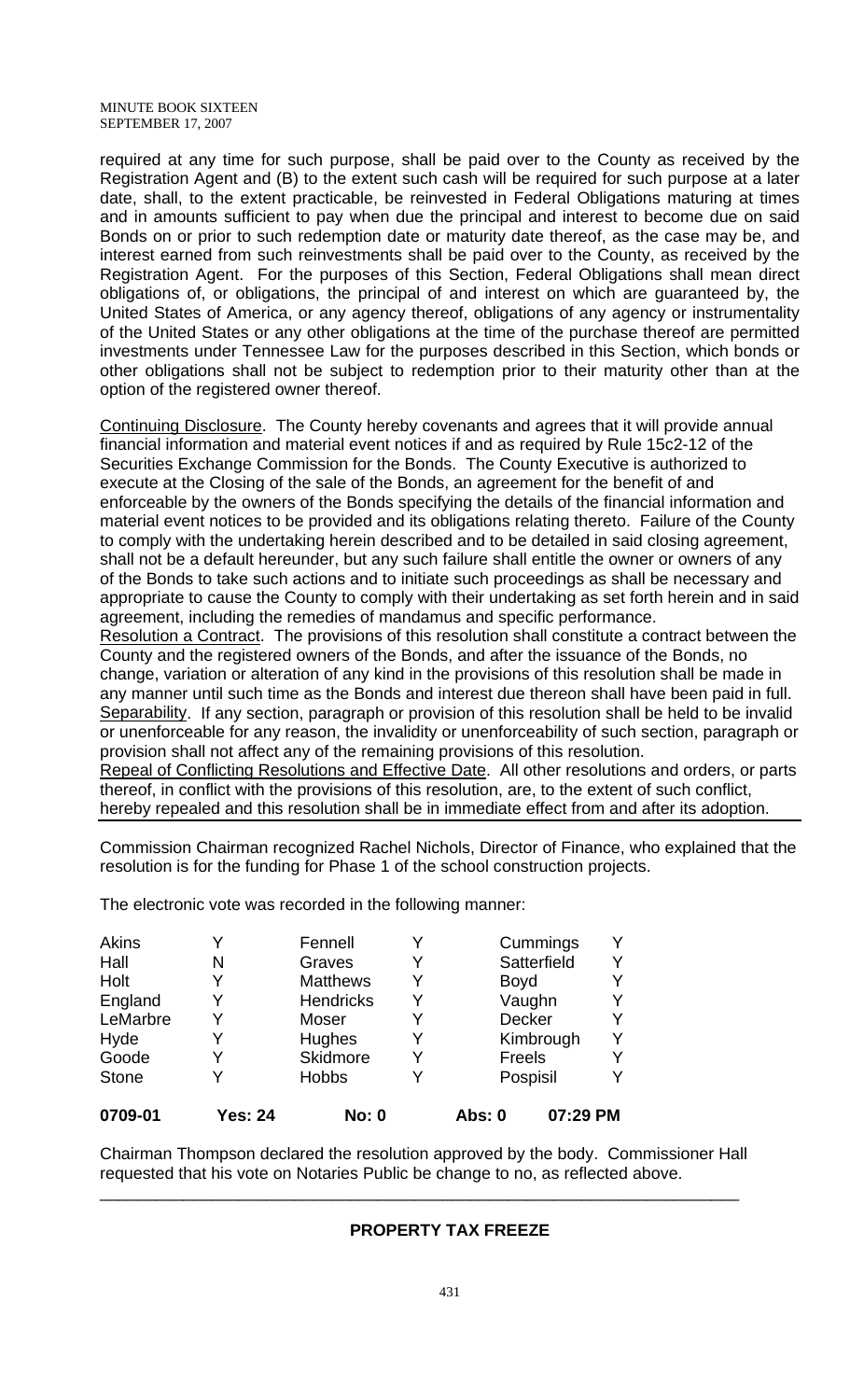Chairman Thompson announced that the Commission will be addressing the outcome of a state law that freezes property tax for senior citizens with a certain income level. To do that he formed a coordinating committee comprised of the following persons: Sumner County Trustee Marty Nelson, Assessor of Property John Isbell, Finance Director Rachel Nichols, Commissioner Hall and Commissioner Kimbrough.

### **REPORT FROM COUNTY OFFICIALS**

\_\_\_\_\_\_\_\_\_\_\_\_\_\_\_\_\_\_\_\_\_\_\_\_\_\_\_\_\_\_\_\_\_\_\_\_\_\_\_\_\_\_\_\_\_\_\_\_\_\_\_\_\_\_\_\_\_\_\_\_\_\_\_\_\_\_\_\_\_\_\_

By motion of Commissioner Graves, seconded by Commissioner Akins, the commissioners approved unanimously the filing as received of the following reports: County Investments, County General Fund, County Debt Service Fund, County Highway Fund, County Capital Outlay Fund, School General Purpose Fund, School Federal Projects Fund, School Food Service Fund, Employee Health Insurance Trust Fund, Employee Dental Insurance Trust Fund, Casualty Insurance Trust Fund, County Trustee Funds, Special Reports: County Dental Insurance Claim Payments, County Health Insurance Claim Payments, County Property Tax Collections, County EMS Billing/Collections/Balances, County Sales Tax Collections, County Wheel Tax Collections, County Tax Rates/Property Values and County School Loan Program Rates. Approval of the filing of these records does not certify to the accuracy of the documents.

Chairman Thompson introduced the following resolution:

## **0709-NOT A RESOLUTION TO APPROVE AND ACCEPT APPLICATIONS FOR NOTARY PUBLIC POSITIONS AND PERSONAL SURETY GUARANTORS**

 **WHEREAS,** according to the law of the State of Tennessee, an individual must apply for the office of notary public in the county of residence, or of their principal place of business; and

 **WHEREAS**, state statute requires personal sureties making bonds for notaries publics to be approved by the Sumner County Commission; and

 **WHEREAS,** said applicant must be approved by the County Commission assembled; and

 **–––––––––––––––––––––––––––––––––––––––––––––––––––––––––**

 **WHEREAS,** Bill Kemp, Sumner County Clerk, has certified according to the records of his office that the persons named on the attached listing labeled "SUMNER COUNTY NOTARY PUBLIC APPLICATIONS and SURETY GUARANTORS" have duly applied for the positions so sought; and

## **BE IT FURTHER RESOLVED THAT THIS TAKE EFFECT FROM AND AFTER PASSAGE.**

AMONS, CONNIE J ARCHIE, DEBRA SUE ARIC, MARY PATRICIA BARNES, CAROL DIANE BARNES, SCOTTIE KAY BRATTON JR, LUTHER BRILEY, GINA C BUIE, LORI CARTER, BRUCE ALLEN CARTER, KIMBERLY RENA CHILDERS, VICKI DEE CUTRELL, JR, CARL WRIGHT DETRING, WAYNE

JENNINGS, DIANE JOHNSTON KEMNITZ, KAYE CAMPBELL KLING, RAMONA LISA MCDONALD, ASHLEY CHERI MULDON ALL NOLEN, BETTY CUNNINGHAM O'HARA, KEVIN R O'STEEN, LORA LYNN OVERBY, SABRINA LYNNE RAY, JANICE Q ROBERTSON, JUDITH C SAMSEL, SUSAN PATRICIA SHELBY, BRENDA WALKER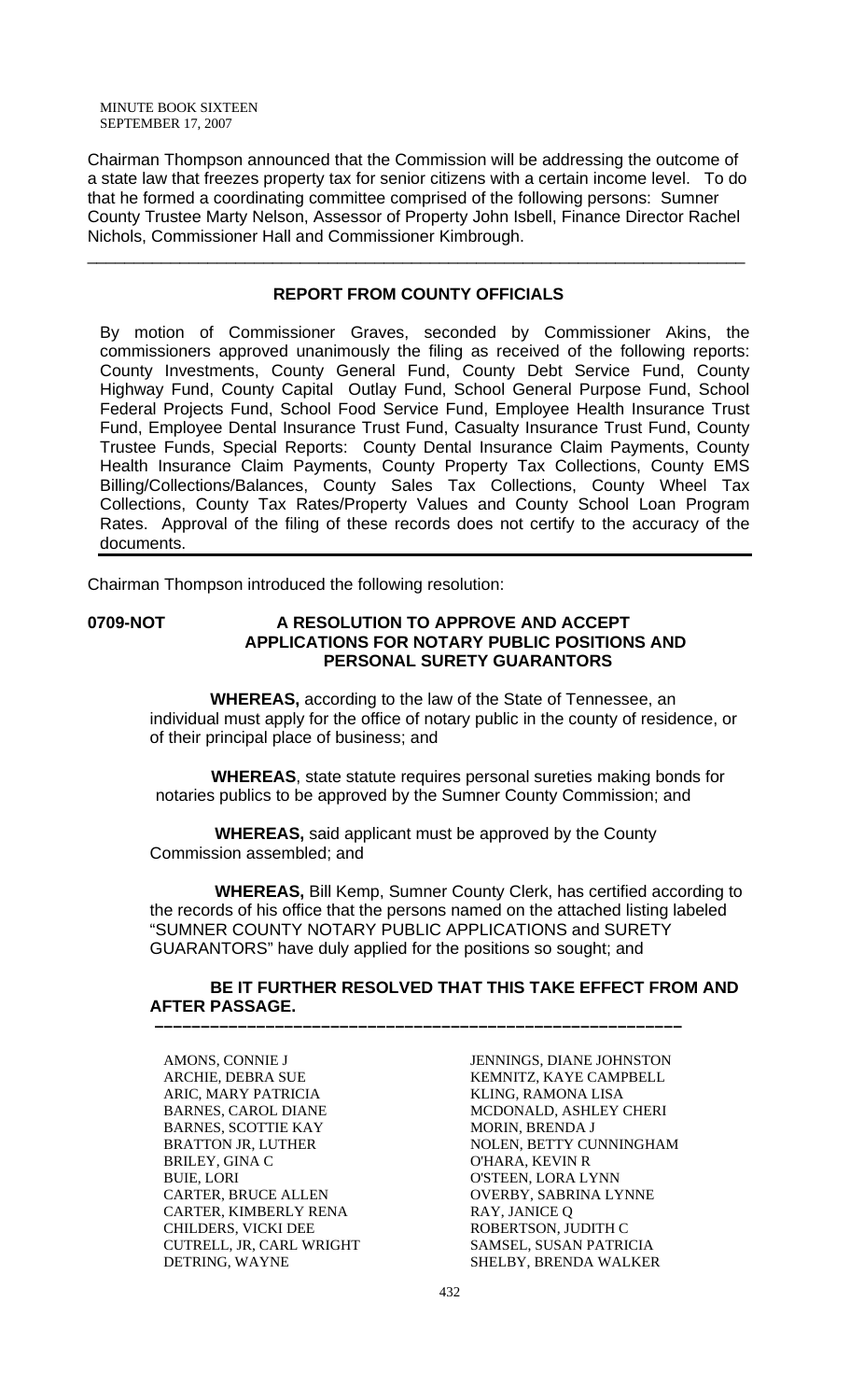DIGGS, KAY DUNN, ROBERT DOUGLAS ESCUE, SHARON D EVERETTE, DEBORAH D FITE, JAMES PAUL FORSYTHE, CHRIS FOUTS, BENJAMIN F FOX, ERIC KENDALL FRIZZELL, DEBRAH K GARRETT, CATHERINE L GENTRY, MELINDA GAIL GRIFFIN, NELSON ALEXANDER SNEED, EDDIE L STOKES, ALICIA STOKES, SHERRY LYNNE STURDIVANT, MARYBETH TATRO, JULIE ANN THORNTON, SUSAN WALL, DAWN FRANCES

Upon motion of Commissioner Holt, seconded by Commissioner England, voting was recorded in the following manner:

| Akins        |                | Fennell          |              | Cummings      | Y        |
|--------------|----------------|------------------|--------------|---------------|----------|
| Hall         | N              | Graves           | Y            | Satterfield   | Y        |
| Holt         | Y              | <b>Matthews</b>  | Y            | <b>Boyd</b>   | Y        |
| England      | Y              | <b>Hendricks</b> | Y            | Vaughn        | Y        |
| LeMarbre     | Y              | Moser            | Y            | <b>Decker</b> | Y        |
| Hyde         | Y              | Hughes           | Α            | Kimbrough     | Α        |
| Goode        | Y              | Skidmore         | Y            | Freels        | Y        |
| <b>Stone</b> | Y              | <b>Hobbs</b>     | Y            | Pospisil      | Y        |
| 0709-NOT     | <b>Yes: 21</b> |                  | <b>No: 1</b> | Abs: 2        | 07:30 PM |

Chairman Thompson declared the election of Notaries Public by the body. Commissioner Hall requested that his vote be shown as no, as reflected above.

## **COMMITTEE ON COMMITTEES**

\_\_\_\_\_\_\_\_\_\_\_\_\_\_\_\_\_\_\_\_\_\_\_\_\_\_\_\_\_\_\_\_\_\_\_\_\_\_\_\_\_\_\_\_\_\_\_\_\_\_\_\_\_\_\_\_\_\_\_\_\_\_\_\_\_\_\_\_\_

## **ELECTION OF COMMISSION CHAIRMAN**

Commissioner LeMarbre stated that the Committees on Committees nominated County Executive R.J. "Hank" Thompson for re-appointment as Commission Chairman for 2007-08. Commissioner Satterfield nominated Commissioner Stone. Hearing no other nominations, Chairman Thompson declared nominations ceased.

Clerk Kemp stated that Chairman Thompson would be represented by the green button; Commissioner Stone, the white button; and an abstention, the red button.

The electronic vote was recorded in the following manner:

| Akins           | А | Fennell          |          |   |          | Cummings      |   |
|-----------------|---|------------------|----------|---|----------|---------------|---|
| Hall            | Y | Graves           |          | A |          | Satterfield   | А |
| Holt            | Y | <b>Matthews</b>  |          | Y |          | <b>Boyd</b>   |   |
| England         | А | <b>Hendricks</b> |          | N |          | Vaughn        |   |
| LeMarbre        | Y | Moser            |          |   | Decker   |               |   |
| Hyde            | N | Hughes           |          | Y |          | Kimbrough     |   |
| Goode           | Y | <b>Skidmore</b>  |          | А |          | <b>Freels</b> |   |
| <b>Stone</b>    | А | <b>Hobbs</b>     |          | А | Pospisil |               |   |
| <b>ELECTION</b> |   | Thompson: 15     | Stone: 7 |   | Abs: 2   | 07:35 PM      |   |

Chairman Thompson declared the election of the current chairman.

\_\_\_\_\_\_\_\_\_\_\_\_\_\_\_\_\_\_\_\_\_\_\_\_\_\_\_\_\_\_\_\_\_\_\_\_\_\_\_\_\_\_\_\_\_\_\_\_\_\_\_\_\_\_\_\_\_\_\_\_\_\_\_\_\_\_\_\_\_\_\_\_\_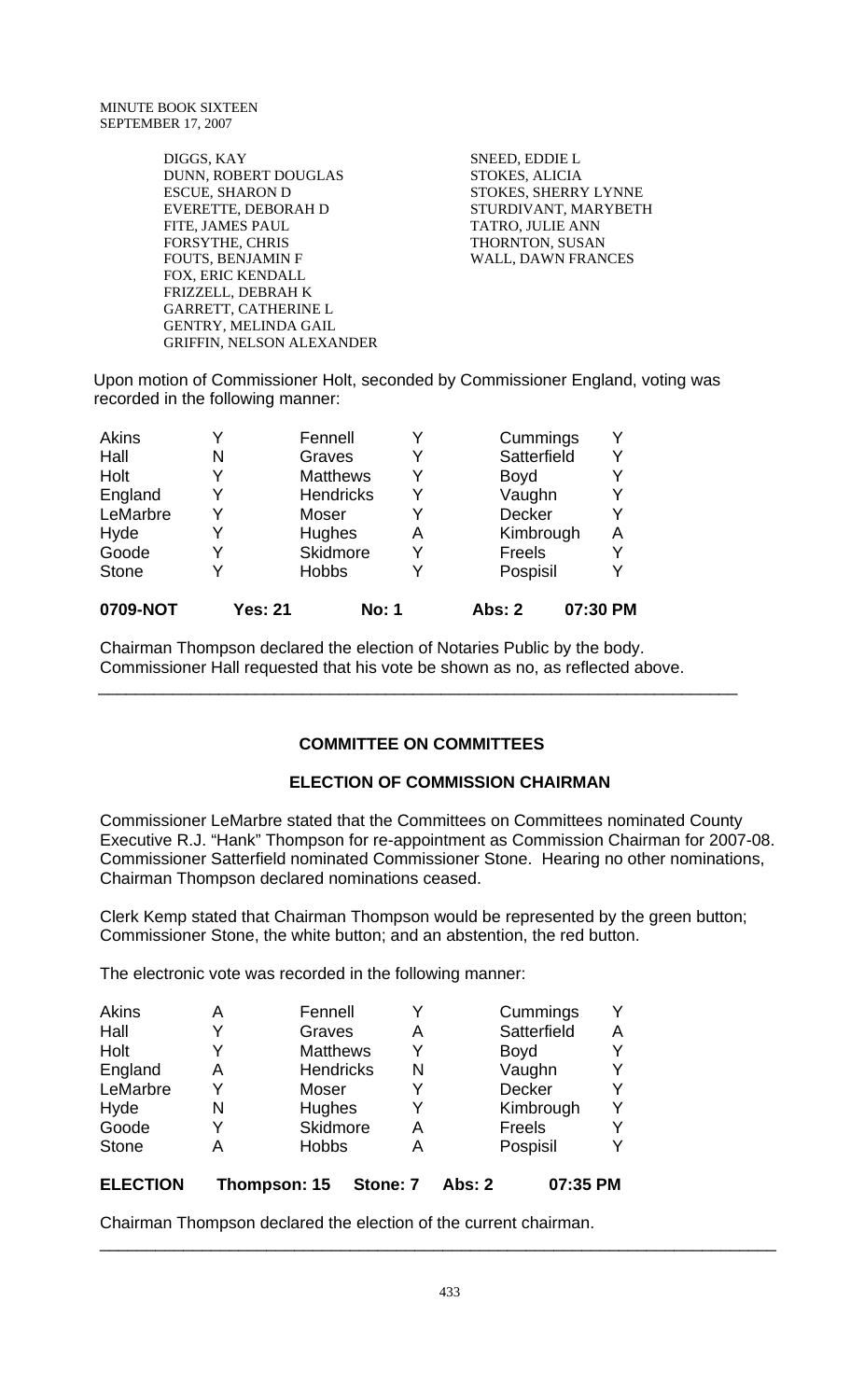Commissioner LeMarbre brought forth the nomination of Ragan Hall to serve another term as the Commission Chairman Pro Tem. Hearing no other nominations, Commissioner LeMarbre moved, seconded by Commissioner Matthews, to cease nominations and elect by acclamation Commissioner Hall to serve as County Commission Chairman Pro Tem. The motion carried by voice vote of the body.

Commissioner LeMarbre moved to group the remaining appointments, seconded by Commissioner Goode. The motion carried upon voice vote of the body. The appointments were as follows:

\_\_\_\_\_\_\_\_\_\_\_\_\_\_\_\_\_\_\_\_\_\_\_\_\_\_\_\_\_\_\_\_\_\_\_\_\_\_\_\_\_\_\_\_\_\_\_\_\_\_\_\_\_\_\_\_\_\_\_\_\_\_\_\_\_\_\_\_\_\_\_\_\_

- The County Executive's recommended replacement of Archie P. McKinnis to complete the term of Mr. Sloan who resigned.
- Re-appointments of Gail Eller, Rhea Condra and Kenneth Cox to serve on the Sumner County Library Board.
- Board of Tourism recommended the re-appointments of Wally Nicoll and Chris Williams to serve another term.
- Jimmy Anderson and Lillian High agreed to be re-appointed to the Health Education and Housing Facilities Board.
- Ken Cox requested re-appointment to the Regional Library Board. Rhea Condra did not seek a reappointment and her replacement will be brought next month.

Commissioner LeMarbre moved, seconded by Commissioner Matthews, to approve the grouped appointments. The motion carried. \_\_\_\_\_\_\_\_\_\_\_\_\_\_\_\_\_\_\_\_\_\_\_\_\_\_\_\_\_\_\_\_\_\_\_\_\_\_\_\_\_\_\_\_\_\_\_\_\_\_\_\_\_\_\_\_\_\_\_\_\_\_\_\_\_\_\_\_\_\_\_\_\_\_\_

## **HIGHWAY COMMISSION**

Commissioner Hall introduced the following resolution and moved for approval. Commissioner Hobbs seconded the motion.

## **0709-02 A RESOLUTION ACCEPTING THE FOLLOWING ROAD AS A CLASS 1 COUNTY ROADS**

**BE IT RESOLVED** by the Sumner County Board of County Commissioners meeting in regular session on this the  $17<sup>th</sup>$  day of September, 2007 that this body hereby accepts the following roads as a Class 1 County Roads.

- Orchard Drive, being .20 miles in length beginning at North Center Point Road and ending at dead end cul-de-sac; and
- Birch Lane, being .10 miles in length beginning at Orchard Drive and ending at Larkspur Meadows; and
- Larkspur Meadows (off of Birch Lane), being .16 miles in length beginning at dead end cul-de-sac and ending at dead end cul-de-sac; and

**BE IT FURTHER RESOLVED** that said roads be added to the official Road List.

\_\_\_\_\_\_\_\_\_\_\_\_\_\_\_\_\_\_\_\_\_\_\_\_\_\_\_\_\_\_\_\_\_\_\_\_\_\_\_\_\_\_\_\_\_\_\_\_\_\_\_\_\_\_\_\_\_\_\_\_\_\_\_\_

The electronic vote was recorded in the following manner: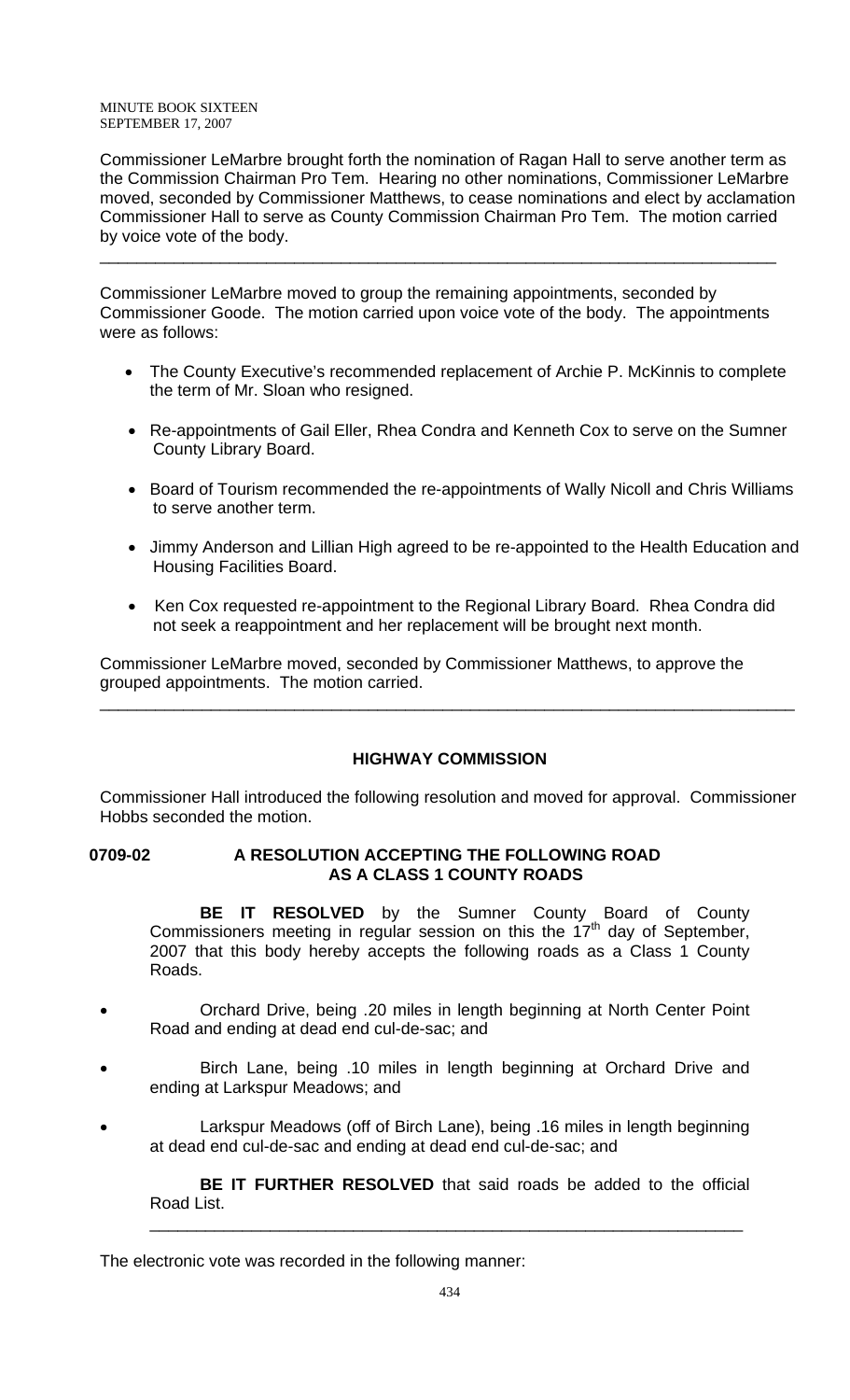| <b>Akins</b> |                | Fennell          |               | Cummings    |  |
|--------------|----------------|------------------|---------------|-------------|--|
| Hall         | Y              | Graves           |               | Satterfield |  |
| Holt         |                | <b>Matthews</b>  | <b>Boyd</b>   |             |  |
| England      | Y              | <b>Hendricks</b> |               | Vaughn      |  |
| LeMarbre     | Y              | Moser            | Decker        |             |  |
| Hyde         |                | Hughes           |               | Kimbrough   |  |
| Goode        | Y              | Skidmore         | <b>Freels</b> |             |  |
| <b>Stone</b> | Y              | <b>Hobbs</b>     |               | Pospisil    |  |
| 0709-02      | <b>Yes: 24</b> | <b>No: 0</b>     | <b>Abs: 0</b> | 07:39 PM    |  |

Chairman Thompson declared the resolution approved by the body.

## **EDUCATION COMMITTEE**

**\_\_\_\_\_\_\_\_\_\_\_\_\_\_\_\_\_\_\_\_\_\_\_\_\_\_\_\_\_\_\_\_\_\_\_\_\_\_\_\_\_\_\_\_\_\_\_\_\_\_\_\_\_\_\_\_\_\_\_\_\_\_\_\_\_\_\_\_\_** 

Commissioner Decker introduced the following resolution and moved for approval. Commissioner Hyde seconded the motion.

## **0709-03 A RESOLUTION APPROVING A CHANGE ORDER FOR UP TO \$42,000.00 AT THE INDIAN LAKE ELEMENTARY ADDITION**

 **BE IT RESOLVED** by the Sumner County Board of County Commissioners meeting in regular session on this the  $17<sup>th</sup>$  day of September, 2007 that this body hereby approves a change order for up to \$42,000.00 at the Indian Lake Elementary School project for changes in electrical service due to inspector requirements; and

**BE IT FURTHER RESOLVED** that this approval is contingent upon the matter being approved by the board of education.

\_\_\_\_\_\_\_\_\_\_\_\_\_\_\_\_\_\_\_\_\_\_\_\_\_\_\_\_\_\_\_\_\_\_\_\_\_\_\_\_\_\_\_\_\_\_\_\_\_\_\_\_\_\_\_\_\_\_\_\_\_\_\_\_

The electronic vote was recorded in the following manner:

| Akins        |                | Fennell          |   |               | Cummings    |   |
|--------------|----------------|------------------|---|---------------|-------------|---|
| Hall         |                | Graves           |   |               | Satterfield | A |
| Holt         | Y              | <b>Matthews</b>  | Y | <b>Boyd</b>   |             |   |
| England      | Y              | <b>Hendricks</b> | Y |               | Vaughn      |   |
| LeMarbre     | Y              | Moser            | Y | Decker        |             |   |
| Hyde         |                | Hughes           |   |               | Kimbrough   | ∨ |
| Goode        | Y              | Skidmore         |   | Freels        |             |   |
| <b>Stone</b> | Y              | <b>Hobbs</b>     | Y | Pospisil      |             |   |
| 0709-03      | <b>Yes: 23</b> | <b>No: 0</b>     |   | <b>Abs: 1</b> | 07:41 PM    |   |

Chairman Thompson declared the resolution approved by the body.

## **GENERAL OPERATIONS COMMITTEE**

**\_\_\_\_\_\_\_\_\_\_\_\_\_\_\_\_\_\_\_\_\_\_\_\_\_\_\_\_\_\_\_\_\_\_\_\_\_\_\_\_\_\_\_\_\_\_\_\_\_\_\_\_\_\_\_\_\_\_\_\_\_\_\_\_\_\_\_\_\_** 

Commissioner Holt introduced the following resolution and Commissioner Hughes moved for approval. Commissioner Hyde seconded the motion.

## **0709-04 A RESOLUTION APPROVING THE ARCHITECTURAL PLANS FOR THE ARCHIVES-STORAGE FACILITY**

**BE IT RESOLVED** by the County Board of Commissioners of Sumner County, Tennessee, meeting in regular session on this  $17<sup>th</sup>$  day of September,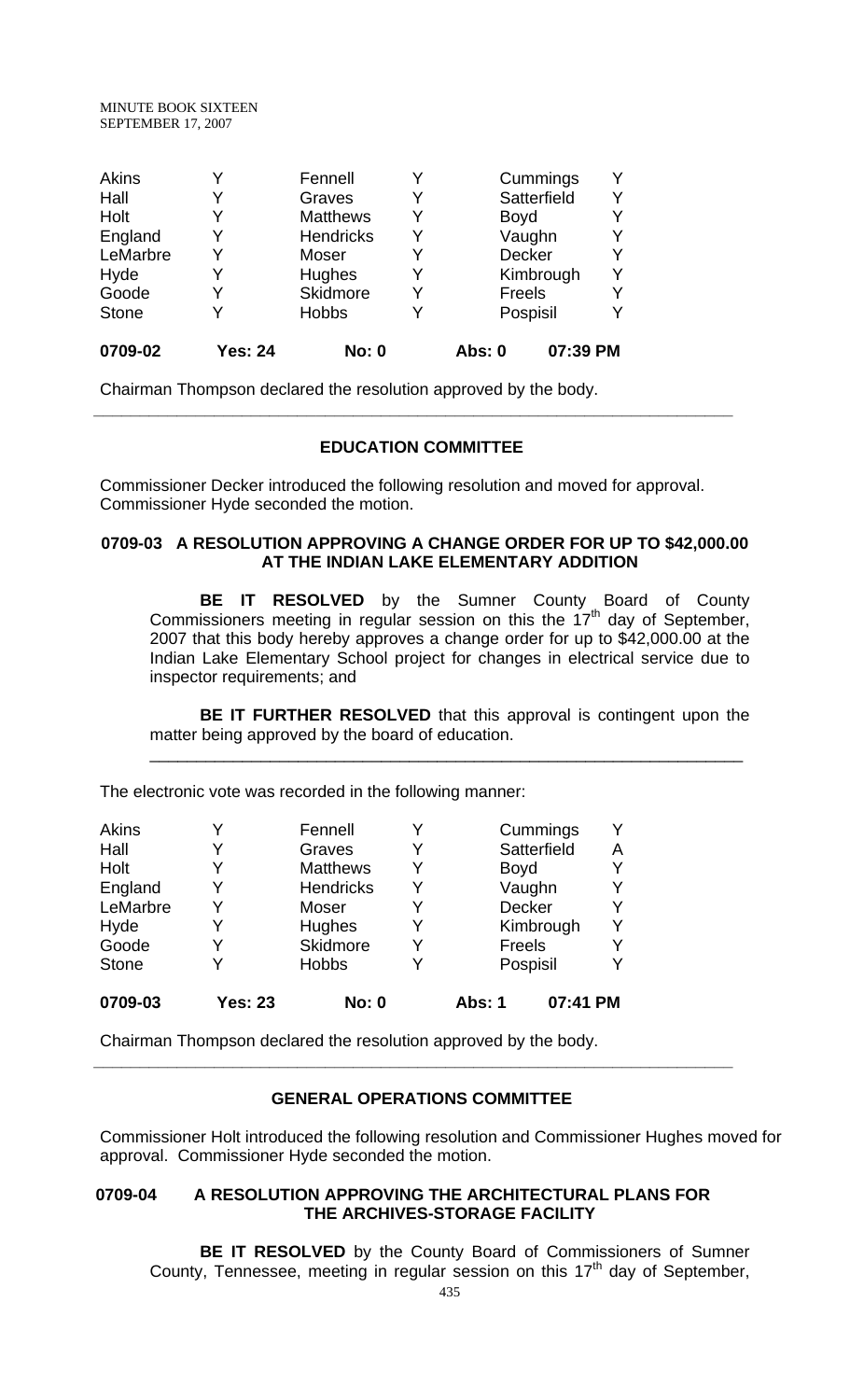2007 that this body does hereby approve the architectural plans referenced as Option A for the construction of the combined Archives-Storage facility to be located on the property behind the Sumner County Administration Building.

\_\_\_\_\_\_\_\_\_\_\_\_\_\_\_\_\_\_\_\_\_\_\_\_\_\_\_\_\_\_\_\_\_\_\_\_\_\_\_\_\_\_\_\_\_\_\_\_\_\_\_\_\_\_\_\_\_\_\_\_\_\_\_\_

Commissioner Satterfield moved, seconded by Commissioner England, to amend the resolution to renovate the old Archives Building and give the Archives the entire building. The electronic vote was recorded in the following manner:

| 0709-04         | Yes: 7 | No: 9        |   | Abs: 0 | 08:15 PM         |   |
|-----------------|--------|--------------|---|--------|------------------|---|
| Pospisil        | N      |              |   |        |                  |   |
| Skidmore        | v      | <b>Stone</b> |   |        | <b>Hobbs</b>     | v |
| Hughes          | N      | Kimbrough    | N |        | Goode            | N |
| Vaughn          | N      | LeMarbre     | N |        | Hyde             | N |
| <b>Matthews</b> | N      | England      |   |        | <b>Hendricks</b> | v |
| Akins           |        | Hall         | N |        | Satterfield      |   |

Chairman Thompson declared this vote void due to an interruption. The commission voted again on the amendment.

The electronic vote on the amendment was recorded in the following manner:

| <b>Akins</b> |        | Fennell          | N |               | Cummings      |   |
|--------------|--------|------------------|---|---------------|---------------|---|
| Hall         | N      | Graves           | Y |               | Satterfield   |   |
| Holt         | N      | <b>Matthews</b>  | N | <b>Boyd</b>   |               | N |
| England      | Y      | <b>Hendricks</b> |   |               | Vaughn        | N |
| LeMarbre     | N      | Moser            | N |               | <b>Decker</b> | N |
| Hyde         | N      | Hughes           | N |               | Kimbrough     | N |
| Goode        | N      | Skidmore         | Y | <b>Freels</b> |               | N |
| <b>Stone</b> | Y      | <b>Hobbs</b>     |   | Pospisil      |               | N |
| 0709-04      | Yes: 9 | <b>No: 15</b>    |   | Abs: 0        | 08:18 PM      |   |

Chairman Thompson declared the amendment failed to be passed by the body.

The electronic vote was recorded in the following manner:

| <b>Akins</b> | Ν              | Fennell          |   |             | Cummings      |   |
|--------------|----------------|------------------|---|-------------|---------------|---|
| Hall         |                | Graves           | N |             | Satterfield   | N |
| Holt         | N              | <b>Matthews</b>  |   | <b>Boyd</b> |               | N |
| England      | N              | <b>Hendricks</b> | N |             | Vaughn        |   |
| LeMarbre     | Y              | Moser            | Y |             | <b>Decker</b> |   |
| Hyde         | Y              | <b>Hughes</b>    | Y |             | Kimbrough     |   |
| Goode        | Y              | <b>Skidmore</b>  | N | Freels      |               |   |
| <b>Stone</b> | Y              | <b>Hobbs</b>     | N | Pospisil    |               |   |
| 0709-04      | <b>Yes: 15</b> | <b>No: 9</b>     |   | Abs: 0      | 08:29 PM      |   |

Chairman Thompson declared the resolution approved by the body. Commissioner England requested to change his vote to no, as reflected in the vote.

## **EMERGENCY SERVICES COMMITTEE**

**\_\_\_\_\_\_\_\_\_\_\_\_\_\_\_\_\_\_\_\_\_\_\_\_\_\_\_\_\_\_\_\_\_\_\_\_\_\_\_\_\_\_\_\_\_\_\_\_\_\_\_\_\_\_\_\_\_\_\_\_\_\_\_\_\_\_\_\_\_** 

**\_\_\_\_\_\_\_\_\_\_\_\_\_\_\_\_\_\_\_\_\_\_\_\_\_\_\_\_\_\_\_\_\_\_\_\_\_\_\_\_\_\_\_\_\_\_\_\_\_\_\_\_\_\_\_\_\_\_\_\_\_\_\_\_\_\_\_\_\_** 

There was no report from the Emergency Services Committee.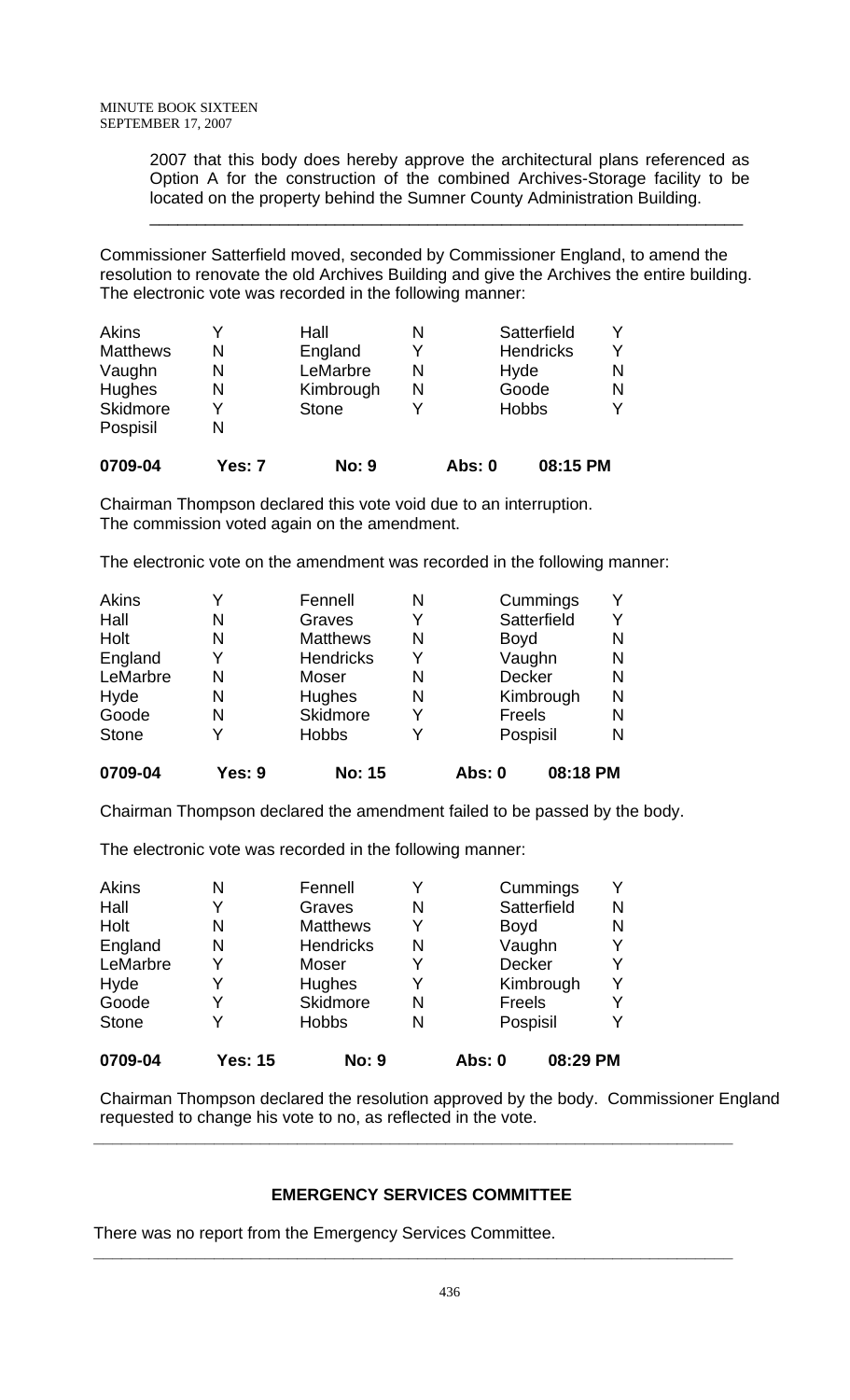## **PUBLIC WORKS COMMITTEE**

\_\_\_\_\_\_\_\_\_\_\_\_\_\_\_\_\_\_\_\_\_\_\_\_\_\_\_\_\_\_\_\_\_\_\_\_\_\_\_\_\_\_\_\_\_\_\_\_\_\_\_\_\_\_\_\_\_\_\_\_\_\_\_\_\_\_\_\_\_\_

There was no report from the Public Works Committee.

#### **LEGISLATIVE COMMITTEE**

Commissioner Hyde introduced the following resolution and moved for approval. Commissioner Goode seconded the motion.

## **0709-05 A RESOLUTION AMENDING THE STANDING RULES AND PROCEDURES OF THE SUMNER COUNTY BOARD OF COUNTY COMMISSIONERS, RULE III SECTION D(11)(C)**

**BE IT RESOLVED** by the County Board of Commissioners of Sumner County, Tennessee, assembled in regular session on this  $17<sup>th</sup>$  day of September, 2007 that this body does hereby amend the Standing Rules and Procedures of the Sumner County Board of County Commissioners as follows:

• Rule III Section D(11)(c) at the end of the last paragraph to add "(1) Ethics Sub-Committees – Oversees ethical rules and regulations for the Commission. This committee may report directly to the Commission at the Report of the Chair portion of the agenda.

After a voice vote, Commissioner Stone called for a division of assembly. The electronic vote was recorded in the following manner:

\_\_\_\_\_\_\_\_\_\_\_\_\_\_\_\_\_\_\_\_\_\_\_\_\_\_\_\_\_\_\_\_\_\_\_\_\_\_\_\_\_\_\_\_\_\_\_\_\_\_\_\_\_\_\_\_\_\_\_\_\_\_\_\_

| <b>Akins</b> |                | Fennell          |   |               | Cummings    |   |
|--------------|----------------|------------------|---|---------------|-------------|---|
| Hall         | Y              | Graves           | Y |               | Satterfield | Y |
| Holt         | Y              | <b>Matthews</b>  | Y | <b>Boyd</b>   |             |   |
| England      | Y              | <b>Hendricks</b> | Y |               | Vaughn      |   |
| LeMarbre     | Y              | Moser            | Y | <b>Decker</b> |             | Y |
| Hyde         | Y              | Hughes           | Y |               | Kimbrough   | Υ |
| Goode        | Y              | Skidmore         | Y | Freels        |             |   |
| <b>Stone</b> | Y              | <b>Hobbs</b>     | Y | Pospisil      |             |   |
| 0709-05      | <b>Yes: 24</b> | <b>No: 0</b>     |   | Abs: 0        | 08:34 PM    |   |

Chairman Thompson declared the resolution approved by the body.

Commissioner Hyde introduced the following resolution and moved for approval. Commissioner Holt seconded the motion.

\_\_\_\_\_\_\_\_\_\_\_\_\_\_\_\_\_\_\_\_\_\_\_\_\_\_\_\_\_\_\_\_\_\_\_\_\_\_\_\_\_\_\_\_\_\_\_\_\_\_\_\_\_\_\_\_\_\_\_\_\_\_\_\_\_\_\_\_\_\_\_\_

### **0709-06 A RESOLUTION NAMING ANN WHITESIDE, SUMNER COUNTY HUMAN RESOURCES DIRECTOR, AS THE FEDERAL TITLE VI PROGRAM COORDINATOR**

**WHEREAS**, both Title VI of the Civil Rights Act of 1964 and the Civil Rights Restoration Act of 1987 provide that no person in the United States shall, on the ground of race, color or national origin, be excluded from participation in, be denied the benefits of, or be subjected to discrimination under any program or activity receiving federal financial assistance; and

**WHEREAS**, Sumner County complies with all program requirements of these laws, rules, and regulations.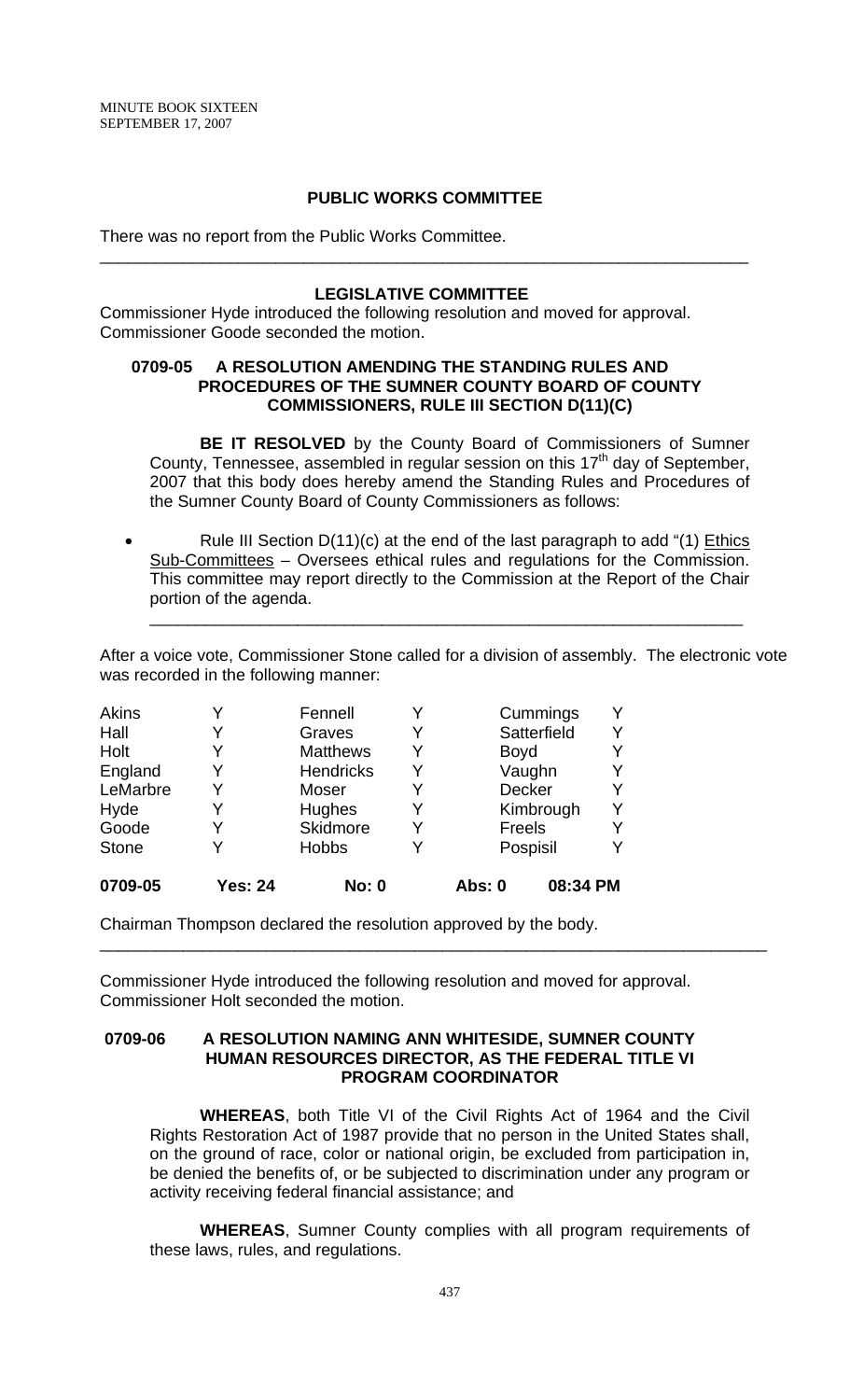**NOW, THEREFORE, BE IT RESOLVED**, by the Sumner County Board of County Commissioners meeting in regular session on this the  $17<sup>th</sup>$  day of September, 2007 that this body does hereby, as part of its continued compliance with Federal Title VI Regulations, affirm its previous declarations except to name Sumner County Human Resources Director, Ann Whiteside, as the Title VI Program Coordinator.

\_\_\_\_\_\_\_\_\_\_\_\_\_\_\_\_\_\_\_\_\_\_\_\_\_\_\_\_\_\_\_\_\_\_\_\_\_\_\_\_\_\_\_\_\_\_\_\_\_\_\_\_\_\_\_\_\_\_\_\_\_\_\_\_

The electronic vote was recorded in the following manner:

| <b>Akins</b> |                | Fennell          |   |               | Cummings    | v |
|--------------|----------------|------------------|---|---------------|-------------|---|
| Hall         | Y              | Graves           |   |               | Satterfield | v |
| Holt         |                | <b>Matthews</b>  |   | <b>Boyd</b>   |             |   |
| England      | Y              | <b>Hendricks</b> | Y |               | Vaughn      |   |
| LeMarbre     | Y              | Moser            |   | <b>Decker</b> |             | v |
| Hyde         |                | Hughes           |   |               | Kimbrough   | v |
| Goode        | Y              | Skidmore         | Y | <b>Stone</b>  |             |   |
| <b>Hobbs</b> | Y              | Pospisil         |   |               |             |   |
| 0709-06      | <b>Yes: 23</b> | <b>No: 0</b>     |   | Abs: 0        | 08:35 PM    |   |

Chairman Thompson declared the resolution approved by the body. Commissioner Freels did not record a vote.

\_\_\_\_\_\_\_\_\_\_\_\_\_\_\_\_\_\_\_\_\_\_\_\_\_\_\_\_\_\_\_\_\_\_\_\_\_\_\_\_\_\_\_\_\_\_\_\_\_\_\_\_\_\_\_\_\_\_\_\_\_\_\_\_\_\_\_

## **BUDGET COMMITTEE**

Commissioner Moser introduced the following resolution and moved for approval. Commissioner Akins seconded the motion. Commissioner Moser noted that this is the second reading on this resolution.

## **0708-17 A RESOLUTION APPROPRIATING A CONTRIBUTION OF \$1,000.00 TO AMAZING GRACE AND TO THE WESTMORELAND SENIOR CITIZENS CENTER FROM THE COUNTY GENERAL FUND RESERVE FOR NON-PROFIT FUNDING**

**BE IT RESOLVED** by the Sumner County Board of County Commissioners meeting in regular session on this the  $17<sup>th</sup>$  day of September, 2007, that this body hereby appropriates a contribution of \$1,000.00 to Amazing Grace and to the Westmoreland Senior Citizens Center from the County General Fund Reserve (101-39000) to the Contributions Account (101-58508-316) for non-profit funding.

\_\_\_\_\_\_\_\_\_\_\_\_\_\_\_\_\_\_\_\_\_\_\_\_\_\_\_\_\_\_\_\_\_\_\_\_\_\_\_\_\_\_\_\_\_\_\_\_\_\_\_\_\_\_\_\_\_\_\_\_\_\_\_\_

The electronic vote was recorded in the following manner:

| Akins        |                | Fennell               |   |               | Cummings |   |
|--------------|----------------|-----------------------|---|---------------|----------|---|
| Hall         | Α              | Satterfield<br>Graves |   |               |          |   |
| Holt         | Α              | <b>Matthews</b>       | A | <b>Boyd</b>   |          |   |
| England      | Y              | <b>Hendricks</b>      | Y | Vaughn        |          | N |
| LeMarbre     | N              | Moser                 | N | <b>Decker</b> |          | Α |
| Hyde         | Y              | Hughes                | N | Kimbrough     |          | N |
| Goode        | N              | Skidmore              |   | <b>Freels</b> |          | N |
| <b>Stone</b> | Y              | <b>Hobbs</b>          |   | Pospisil      |          | N |
| 0708-17      | <b>Yes: 12</b> | <b>No: 8</b>          |   | Abs: 4        | 08:38 PM |   |

Chairman Thompson declared the resolution failed by the necessary majority vote on the second reading. \_\_\_\_\_\_\_\_\_\_\_\_\_\_\_\_\_\_\_\_\_\_\_\_\_\_\_\_\_\_\_\_\_\_\_\_\_\_\_\_\_\_\_\_\_\_\_\_\_\_\_\_\_\_\_\_\_\_\_\_\_\_\_\_\_\_\_\_\_\_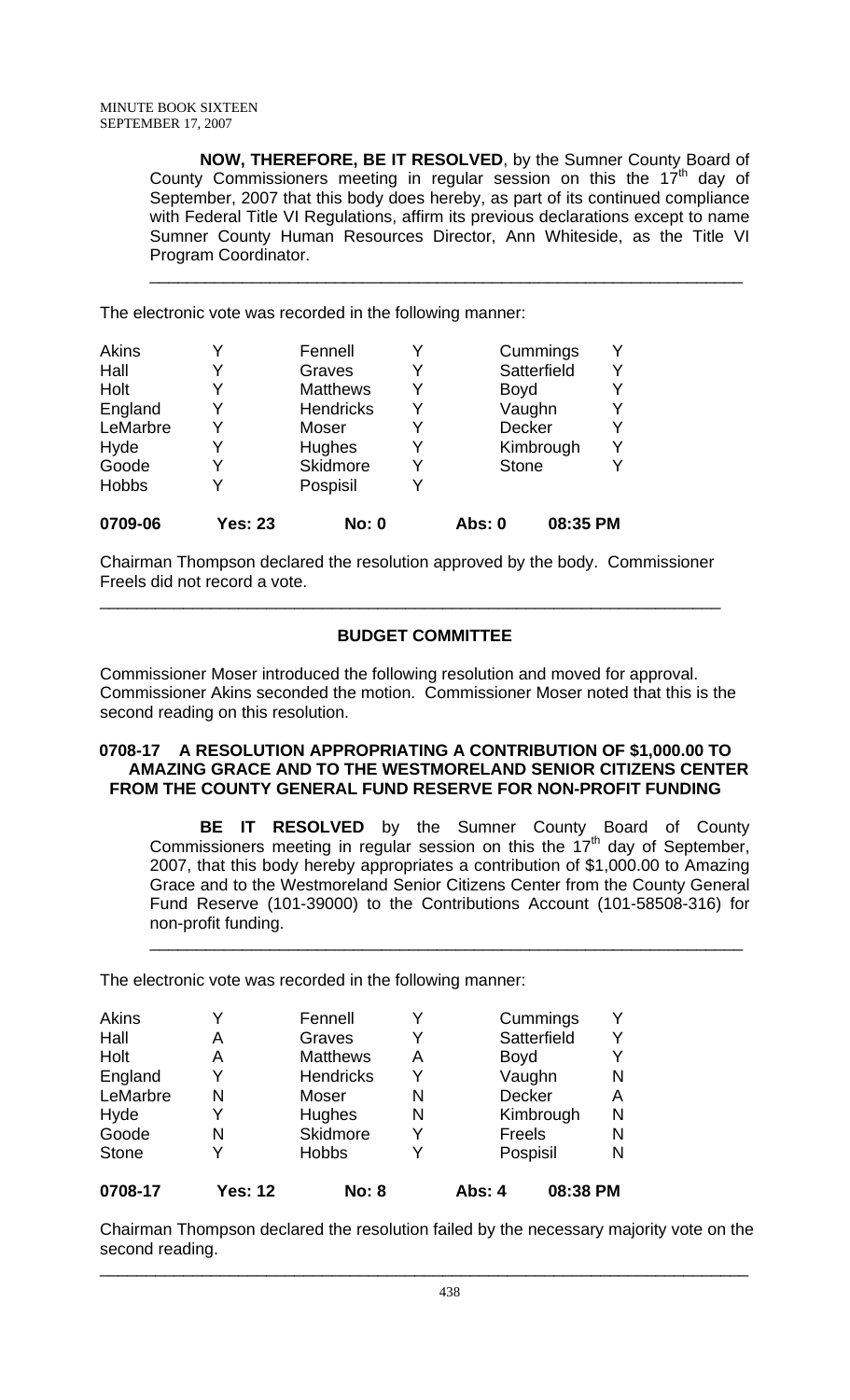Commissioner Moser introduced the following resolution and moved for approval. The motion was duly seconded.

## **0709-07 A RESOLUTION DECLARING THE OLD ARCHIVES BUILDING AS SURPLUS AND ASKING THE COUNTY EXECUTIVE AND THE GENERAL OPERATIONS COMMITTEE TO OVERSEE THE BEST MANNER TO FACILITATE THE SALE OF THIS PROPERTY**

 **BE IT RESOLVED** by the Sumner County Board of County Commissioners meeting in regular session on this the  $17<sup>th</sup>$  day of September, 2007 that this body does hereby declare the old archives building as surplus county property and asking the County Executive and the General Operations Committee to oversee the best manner to facilitate the sale of this property.

\_\_\_\_\_\_\_\_\_\_\_\_\_\_\_\_\_\_\_\_\_\_\_\_\_\_\_\_\_\_\_\_\_\_\_\_\_\_\_\_\_\_\_\_\_\_\_\_\_\_\_\_\_\_\_\_\_\_\_\_\_\_\_\_

Commissioner England moved, seconded by Commissioner Skidmore, to refer the resolution to the General Operations Committee.

The electronic vote was recorded in the following manner:

| 0709-07      | <b>Yes: 11</b> | <b>No: 13</b>    |   | Abs: 0      | 08:41 PM  |   |
|--------------|----------------|------------------|---|-------------|-----------|---|
| <b>Stone</b> | Y              | <b>Hobbs</b>     | Y | Pospisil    |           | N |
| Goode        | N              | Skidmore         | Y | Freels      |           | N |
| Hyde         | N              | Hughes           | N |             | Kimbrough | N |
| LeMarbre     | Y              | Moser            | N | Decker      |           | N |
| England      | Y              | <b>Hendricks</b> | Y | Vaughn      |           | N |
| Holt         | N              | <b>Matthews</b>  | N | <b>Boyd</b> |           | Y |
| Hall         | N              | Graves           | Y | Satterfield |           | Y |
| Akins        | Y              | Fennell          | Ν |             | Cummings  | Y |
|              |                |                  |   |             |           |   |

Chairman Thompson declared the motion failed to pass.

After discussion, the electronic vote on the main motion was recorded in the following manner:

\_\_\_\_\_\_\_\_\_\_\_\_\_\_\_\_\_\_\_\_\_\_\_\_\_\_\_\_\_\_\_\_\_\_\_\_\_\_\_\_\_\_\_\_\_\_\_\_\_\_\_\_\_\_\_\_\_\_\_\_\_\_\_\_\_\_\_\_\_\_\_\_

| <b>Akins</b> | N              | Fennell          |   |               | Cummings |   |
|--------------|----------------|------------------|---|---------------|----------|---|
| Hall         | Y              | Graves           | N | Satterfield   |          | N |
| Holt         | Y              | <b>Matthews</b>  | Y | <b>Boyd</b>   |          | N |
| England      | N              | <b>Hendricks</b> | N |               | Vaughn   |   |
| LeMarbre     | Y              | Moser            |   | <b>Decker</b> |          | v |
| Hyde         | Y              | Hughes           | Y | Kimbrough     |          | v |
| Goode        | Y              | Skidmore         | N | Freels        |          | N |
| <b>Stone</b> | v              | <b>Hobbs</b>     | N | Pospisil      |          |   |
| 0709-07      | <b>Yes: 15</b> | <b>No: 9</b>     |   | Abs: 0        | 08:47 PM |   |

Chairman Thompson declared the resolution failed to pass by the necessary two-thirds vote to declare surplus property.

\_\_\_\_\_\_\_\_\_\_\_\_\_\_\_\_\_\_\_\_\_\_\_\_\_\_\_\_\_\_\_\_\_\_\_\_\_\_\_\_\_\_\_\_\_\_\_\_\_\_\_\_\_\_\_\_\_\_\_\_\_\_\_\_\_\_\_\_\_\_\_\_\_

Commissioner Moser introduced the following resolution and moved for approval. Commissioner Goode seconded the motion.

#### **0709-08 A RESOLUTION APPROPRIATING \$100,000.00 FROM THE GENERAL FUND RESERVE TO THE HAY ASSISTANCE PROGRAM**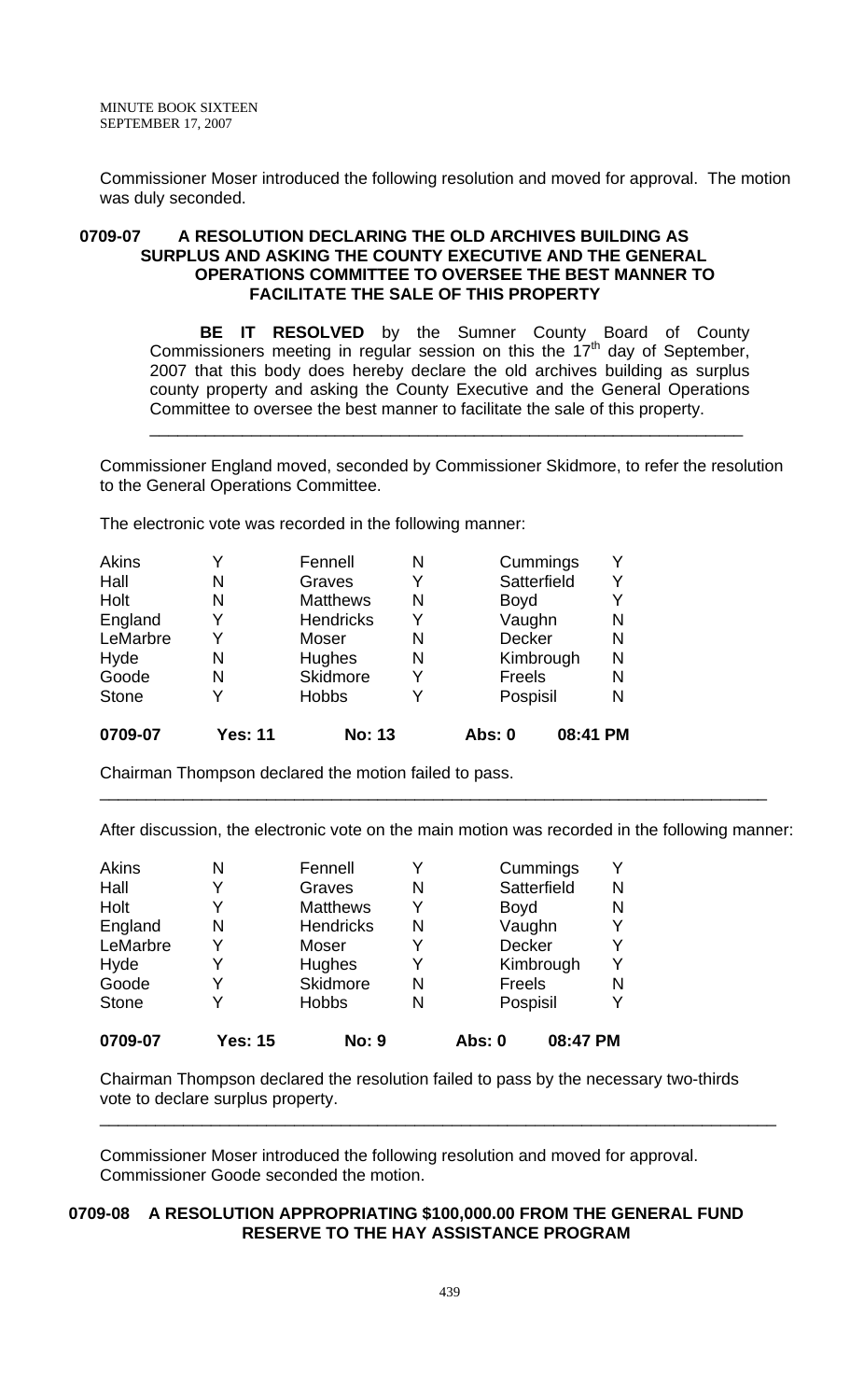**WHEREAS**, drought has greatly hurt the farmers of our area, creating a need for nutritional hay for local farm animals; and

**WHEREAS**, these farmers, so effected by the drought, can pay the cost of hay, but not the transportation costs.

**NOW, THEREFORE, BE IT RESOLVED** by the Sumner County Board of County Commissioners meeting in regular session on this the  $17<sup>th</sup>$  day of September, 2007 that this body in coordination with various local groups as well as the Tennessee Agricultural Extension Office will coordinate and facilitate a Hay Assistance Program for county farmers; and

**BE IT FURTHER RESOLVED** that this body does hereby appropriate up to \$100,000.00 from the County General Fund Reserve to cover the cost of transporting the hay to our county; and

**BE IT FURTHER RESOLVED** that this is an emergency appropriation and made for public good.

\_\_\_\_\_\_\_\_\_\_\_\_\_\_\_\_\_\_\_\_\_\_\_\_\_\_\_\_\_\_\_\_\_\_\_\_\_\_\_\_\_\_\_\_\_\_\_\_\_\_\_\_\_\_\_\_\_\_\_\_\_\_\_\_

Upon motion of Commissioner Moser, seconded by Commissioner Holt, the Commission voted to suspend the rules to hear from those in support of the hay assistance program. Chairman Thompson recognized State Senator Diane Black and State Representative Mike McDonald who encouraged the Commission to pass Resolution 0709-08. Rep. McDonald stated that the severe drought has caused an economic hardship on the farming community in Sumner County. He further stated that to be fair the hay would be used in Sumner County, only, and the program would be administered by knowledgeable farmers.

Commissioner Akins, Cummings, Graves and Holt declared an indirect conflict of interest. Because of a direct conflict of interest, Commissioner Freels stated he would not be voting.

The electronic vote was recorded in the following manner:

| 0709-08      | <b>Yes: 23</b> | <b>No: 0</b>     |   | <b>Abs: 0</b> | 09:16 PM  |  |
|--------------|----------------|------------------|---|---------------|-----------|--|
| <b>Hobbs</b> | Y              | Pospisil         |   |               |           |  |
| Goode        | Y              | Skidmore         | Y | <b>Stone</b>  |           |  |
| Hyde         |                | <b>Hughes</b>    |   |               | Kimbrough |  |
| LeMarbre     | Y              | Moser            |   | <b>Decker</b> |           |  |
| England      | Y              | <b>Hendricks</b> | Y |               | Vaughn    |  |
| Holt         |                | <b>Matthews</b>  | Y | <b>Boyd</b>   |           |  |
| Hall         |                | Graves           |   | Satterfield   |           |  |
| Akins        |                | Fennell          |   |               | Cummings  |  |

Chairman Thompson declared the resolution approved by the body.

Commissioner Moser introduced the following resolution and moved for approval. Commissioner Skidmore seconded the motion.

## **0709-09 A RESOLUTION APPROPRIATING UP TO \$1,050,000.00 TO THE BOARD OF EDUCATION FOR THE PURCHASE OF THIRTY-FIVE (35) ACRES FOR THE PROPOSED DRAKES CREEK MIDDLE AND ELEMENTARY SCHOOLS**

\_\_\_\_\_\_\_\_\_\_\_\_\_\_\_\_\_\_\_\_\_\_\_\_\_\_\_\_\_\_\_\_\_\_\_\_\_\_\_\_\_\_\_\_\_\_\_\_\_\_\_\_\_\_\_\_\_\_\_\_\_\_\_\_\_\_\_\_\_\_

 **BE IT RESOLVED** by the Sumner County Board of County Commissioners meeting in regular session on this the  $17<sup>th</sup>$  day of September, 2007 that this body does hereby appropriate up to \$1,050,000.00 to the Board of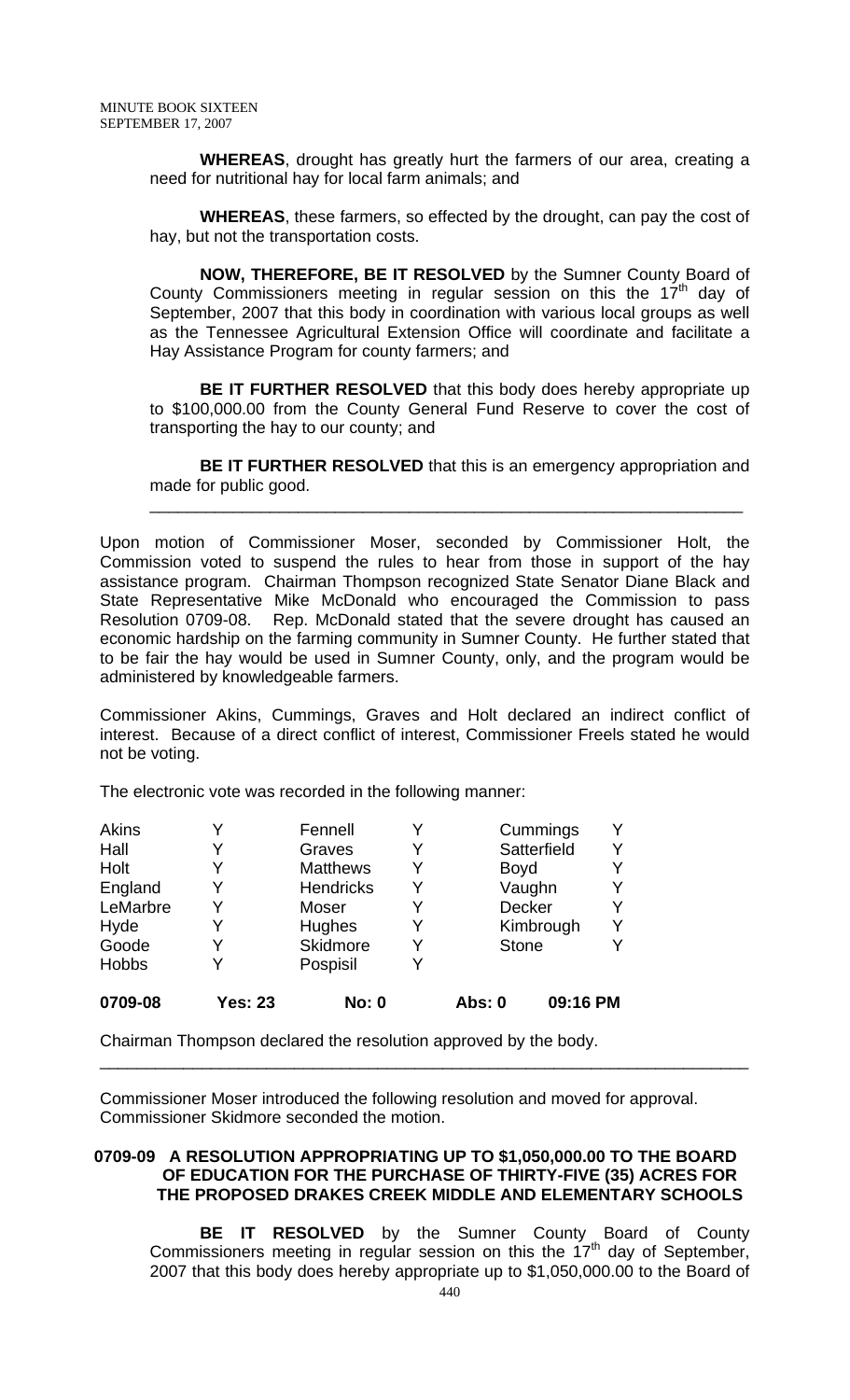Education from the October 2007 bond issue for the purchase of thirty-five (35) acres of park property from the City of Hendersonville for the proposed Drakes Creek middle and elementary schools.

\_\_\_\_\_\_\_\_\_\_\_\_\_\_\_\_\_\_\_\_\_\_\_\_\_\_\_\_\_\_\_\_\_\_\_\_\_\_\_\_\_\_\_\_\_\_\_\_\_\_\_\_\_\_\_\_\_\_\_\_\_\_\_\_

Upon motion of Commissioner Hughes, seconded by Commissioner Goode, the Commission voted to suspend the rules and allow Board of Education Chairman Mike Fussell to speak. He reported on negotiations with the City of Hendersonville to reduce the price of the land. Commissioners Hyde, LeMarbre and Skidmore declared an indirect conflict of interest.

The electronic vote was recorded in the following manner:

| 0709-09      | <b>Yes: 24</b> | <b>No: 0</b>     |   | <b>Abs: 0</b> | 09:41 PM  |  |
|--------------|----------------|------------------|---|---------------|-----------|--|
| <b>Stone</b> | Y              | <b>Hobbs</b>     |   | Pospisil      |           |  |
| Goode        | Y              | <b>Skidmore</b>  | Y | Freels        |           |  |
| Hyde         | Y              | Hughes           | Y |               | Kimbrough |  |
| LeMarbre     | Y              | Moser            |   | <b>Decker</b> |           |  |
| England      | Y              | <b>Hendricks</b> | Y |               | Vaughn    |  |
| Holt         | Y              | <b>Matthews</b>  | Y | <b>Boyd</b>   |           |  |
| Hall         |                | Graves           |   | Satterfield   |           |  |
| <b>Akins</b> |                | Fennell          |   |               | Cummings  |  |

Chairman Thompson declared the resolution approved by the body.

## **CONSENT AGENDA**

**\_\_\_\_\_\_\_\_\_\_\_\_\_\_\_\_\_\_\_\_\_\_\_\_\_\_\_\_\_\_\_\_\_\_\_\_\_\_\_\_\_\_\_\_\_\_\_\_\_\_\_\_\_\_\_\_\_\_\_\_\_\_\_\_\_\_\_\_\_\_** 

Commissioner Moser introduced the following resolutions and moved for approval of the Consent Agenda. Commissioner Holt seconded the motion.

## **0709-10 A RESOLUTION APPROPRIATING \$25,000.00 FROM THE SELF INSURANCE FUND RESERVE TO THE SALARY-SECRETARY ACCOUNT**

 **BE IT RESOLVED** by the Sumner County Board of County Commissioners meeting in regular session on this the  $17<sup>th</sup>$  day of September, 2007 that this body hereby appropriates \$25,000.00 from the Self Insurance Fund Reserve Account (263-39000) to the Salary Secretary Account (101-52900- 161).

\_\_\_\_\_\_\_\_\_\_\_\_\_\_\_\_\_\_\_\_\_\_\_\_\_\_\_\_\_\_\_\_\_\_\_\_\_\_\_\_\_\_\_\_\_\_\_\_\_\_\_\_\_\_\_\_\_\_\_\_\_\_\_\_

## **0709-11 A RESOLUTION APPROPRIATING \$414.00 FROM SALE OF MAPS TO THE OFFICE SUPPLIES ACCOUNT OF THE TAX ASSESSOR**

**BE IT RESOLVED** by the Sumner County Board of County Commissioners meeting in regular session on this the  $17<sup>th</sup>$  day of September, 2007 that this body hereby appropriates \$414.00 from the Sale of Maps Account (101-44140) to the Office Supplies Account (52300-435) of the Assessor of Property's office for funds generated through sales and maps as shown on the attachment herewith.

\_\_\_\_\_\_\_\_\_\_\_\_\_\_\_\_\_\_\_\_\_\_\_\_\_\_\_\_\_\_\_\_\_\_\_\_\_\_\_\_\_\_\_\_\_\_\_\_\_\_\_\_\_\_\_\_\_\_\_\_\_\_\_\_

## **0709-12 A RESOLUTION APPROPRIATING \$4,395.87 FROM OTHER LOCAL REVENUE TO THE CAPITAL OUTLAY ACCOUNT OF THE OFFICE OF THE TAX ASSESSOR**

**BE IT RESOLVED** by the Sumner County Board of County Commissioners meeting in regular session on this the  $17<sup>th</sup>$  day of September,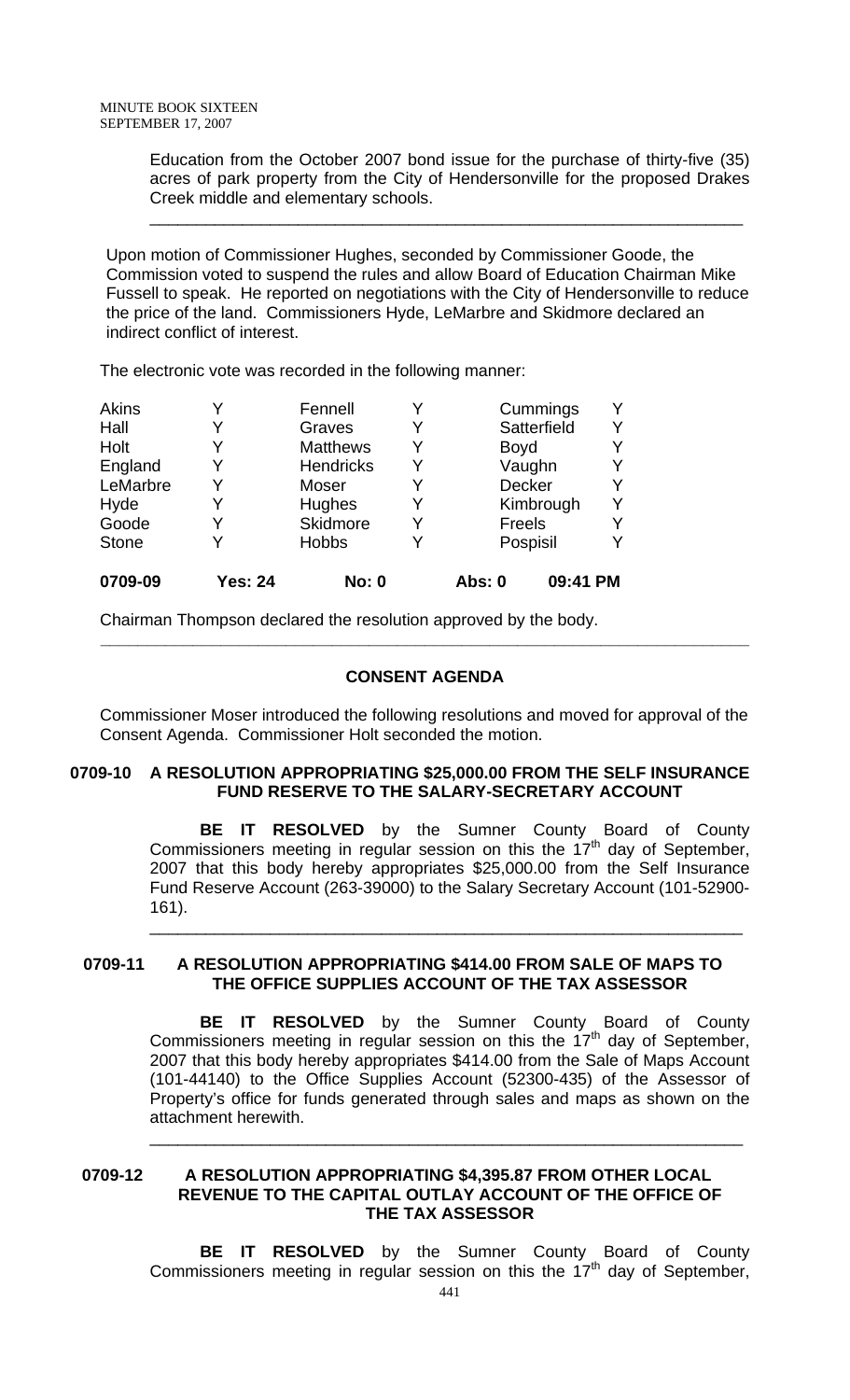2007 that this body hereby appropriates \$4,395.87 from the Other Local Revenue Account (101-44990) to the Capital Outlay Account (101-52310-799) of the Office of the Tax Assessor from sale of surplus property as shown on the attachment herewith.

\_\_\_\_\_\_\_\_\_\_\_\_\_\_\_\_\_\_\_\_\_\_\_\_\_\_\_\_\_\_\_\_\_\_\_\_\_\_\_\_\_\_\_\_\_\_\_\_\_\_\_\_\_\_\_\_\_\_\_\_\_\_\_\_

#### **0709-13 A RESOLUTION APPROPRIATING \$9,000.00 AS PASS-THRU FUNDS FROM THE JUVENILE SERVICES GRANT ACCOUNT TO THE GRANT EXPENSES ACCOUNT**

**BE IT RESOLVED** by the Sumner County Board of County Commissioners meeting in regular session on this the  $17<sup>th</sup>$  day of September, 2007 that this body hereby appropriates \$9,000.00 as pass-thru funds from the Juvenile Services Grant Account (101-46110) to the Grant Expenses Account (101-54240-599) as shown on the attachment herewith.

\_\_\_\_\_\_\_\_\_\_\_\_\_\_\_\_\_\_\_\_\_\_\_\_\_\_\_\_\_\_\_\_\_\_\_\_\_\_\_\_\_\_\_\_\_\_\_\_\_\_\_\_\_\_\_\_\_\_\_\_\_\_\_\_

## **0709-14 A RESOLUTION APPROPRIATING \$17,357.51 FROM THE LIBRARY FUND RESERVE TO THE GALLATIN LIBRARY-VARIOUS ACCOUNTS**

 **BE IT RESOLVED** by the Sumner County Board of County Commissioners meeting in regular session on this the  $17<sup>th</sup>$  day of September, 2007 that this body hereby appropriates \$17,357.51 from the Library Fund Reserve Account (101-35111) to the Gates Foundation Account (56510-597-101) and the Technology Grant Account (56510-799-101) as shown on the attachment herewith.

\_\_\_\_\_\_\_\_\_\_\_\_\_\_\_\_\_\_\_\_\_\_\_\_\_\_\_\_\_\_\_\_\_\_\_\_\_\_\_\_\_\_\_\_\_\_\_\_\_\_\_\_\_\_\_\_\_\_\_\_\_\_\_\_

#### **0709-15 A RESOLUTION ACCEPTING THE DESIGNATED DONATION OF FUNDS AND APPROPRIATING THE \$150,000.00 FROM THE DONATIONS ACCOUNT TO THE STATION CAMP GREENWAY ACCOUNT**

**BE IT RESOLVED** by the Sumner County Board of County Commissioners meeting in regular session on this the  $17<sup>th</sup>$  day of September, 2007 that this body hereby accepts the designated donation of funds and appropriates the \$150,000.00 from the Donations Account (171-44170) to the Station Camp Greenway Account (171-91150-724) as shown on the attachment herewith.

\_\_\_\_\_\_\_\_\_\_\_\_\_\_\_\_\_\_\_\_\_\_\_\_\_\_\_\_\_\_\_\_\_\_\_\_\_\_\_\_\_\_\_\_\_\_\_\_\_\_\_\_\_\_\_\_\_\_\_\_\_\_\_\_

### **0709-16 A RESOLUTION APPROPRIATING \$8,962.00 FROM EXCESS FUNDS LEFT IN VARIOUS CAPITAL OUTLAY FUNDS FOR THE AUDIT SPACE TO BE USED BY THE STATE AUDITORS**

**BE IT RESOLVED** by the Sumner County Board of County Commissioners meeting in regular session on this the 17<sup>th</sup> day of September, 2007 that this body hereby appropriates \$8,962.00 from various excess funds left in capital outlay funds for the audit space renovations to be used by the state auditors.

\_\_\_\_\_\_\_\_\_\_\_\_\_\_\_\_\_\_\_\_\_\_\_\_\_\_\_\_\_\_\_\_\_\_\_\_\_\_\_\_\_\_\_\_\_\_\_\_\_\_\_\_\_\_\_\_\_\_\_\_\_\_\_\_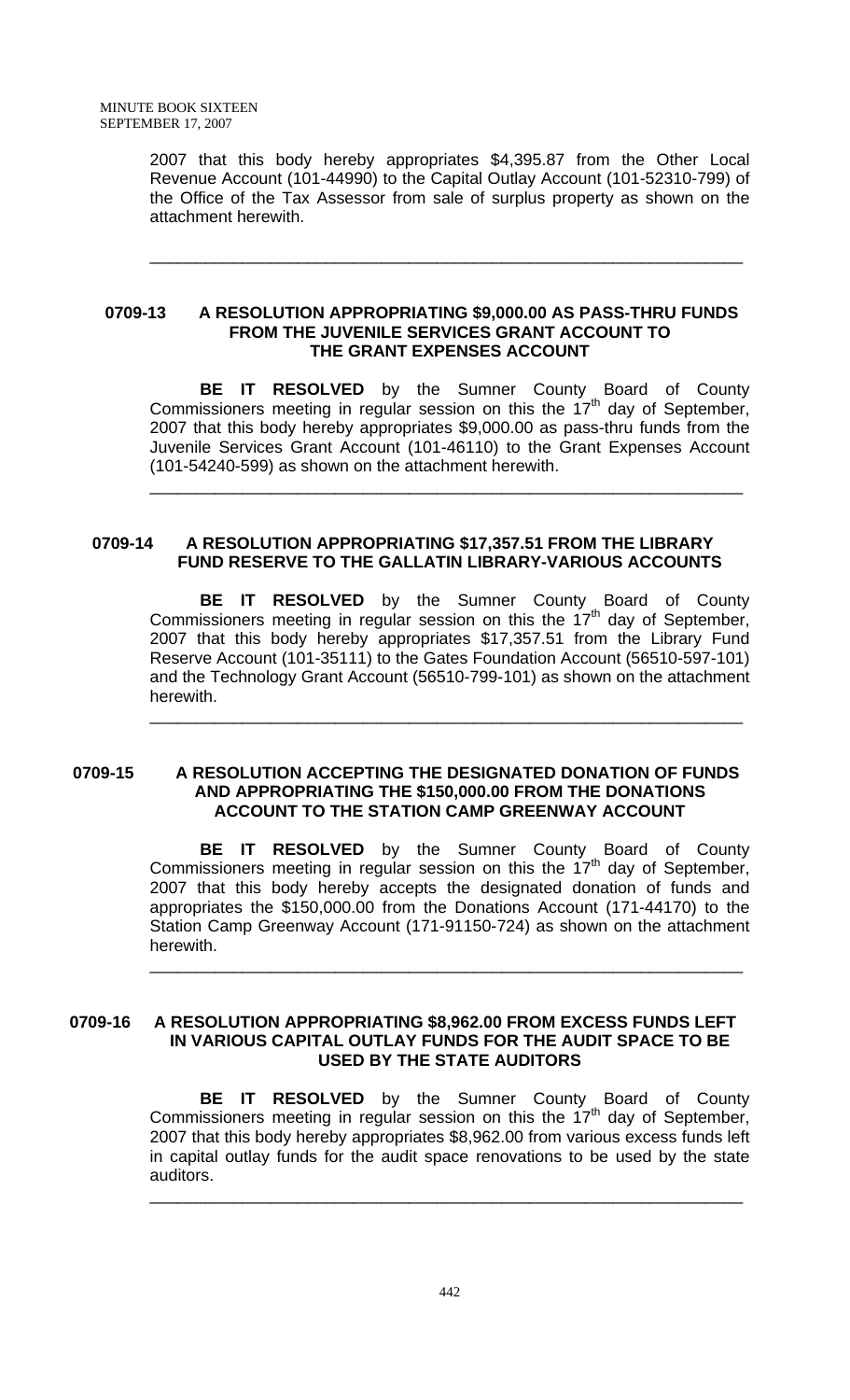### **0709-17 A RESOLUTION DECLARING VARIOUS ITEMS AS SURPLUS AND AUTHORIZING DISPOSAL OF SAME PURSUANT TO EXISITING POLICIES AND PROCEDURES**

**BE IT RESOLVED** by the Sumner County Board of County Commissioners meeting in regular session on this the  $17<sup>th</sup>$  day of September, 2007 that this body does hereby declare the items as surplus as shown on the attachments; and

**BE IT FURTHER RESOLVED,** that the disposal of the same is authorized pursuant to existing policies and procedures.

\_\_\_\_\_\_\_\_\_\_\_\_\_\_\_\_\_\_\_\_\_\_\_\_\_\_\_\_\_\_\_\_\_\_\_\_\_\_\_\_\_\_\_\_\_\_\_\_\_\_\_\_\_\_\_\_\_\_\_\_\_\_\_\_

## **0709-18 A RESOLUTION APPROVING THE BOND OF TEENA VINCENT, PUBLIC ADMINISTRATOR FOR SUMNER COUNTY, TENNESSEE**

**BE IT RESOLVED** by the Sumner County Board of County Commissioners meeting in regular session on this the 17<sup>th</sup> day of September, 2007 that this body hereby approves the bond of Teena Vincent, Public Administrator, Sumner County, Tennessee.

**\_\_\_\_\_\_\_\_\_\_\_\_\_\_\_\_\_\_\_\_\_\_\_\_\_\_\_\_\_\_\_\_\_\_\_\_\_\_\_\_\_\_\_\_\_\_\_\_\_\_\_\_\_\_\_\_\_\_\_\_\_\_\_\_**

## **PROPERTY TAX REFUNDS**

The following property tax refunds were included on the Consent Agenda:

- 1. Tax Refund Cresent Enterprises \$682.01 Property Tax Collections
- 2. Tax Refunds Donnie C Pruitt \$124.26 Property Tax Collections

The electronic vote was recorded in the following manner:

| Goode<br><b>Stone</b><br><b>CONSENT</b> | Y           | Skidmore<br><b>Hobbs</b>                      | Y      | Freels<br>Pospisil                   | 09:41 PM |  |
|-----------------------------------------|-------------|-----------------------------------------------|--------|--------------------------------------|----------|--|
| England<br>LeMarbre<br>Hyde             | Y<br>Y      | Moser<br>Hughes                               | Y      | Vaughn<br><b>Decker</b><br>Kimbrough |          |  |
| Hall<br>Holt                            | Y<br>Y<br>Y | Graves<br><b>Matthews</b><br><b>Hendricks</b> | Y<br>Y | Satterfield<br><b>Boyd</b>           |          |  |
| <b>Akins</b>                            | Y           | Fennell                                       |        | Cummings                             |          |  |

Chairman Thompson declared the Consent Agenda approved by the body on the first and final reading.

**\_\_\_\_\_\_\_\_\_\_\_\_\_\_\_\_\_\_\_\_\_\_\_\_\_\_\_\_\_\_\_\_\_\_\_\_\_\_\_\_\_\_\_\_\_\_\_\_\_\_\_\_\_\_\_\_\_\_\_\_\_\_\_\_\_\_\_\_** 

## **ADJOURNMENT**

Upon motion of Commissioner Vaughn, and duly seconded, to adjourn, Chairman Thompson declared the Commission meeting adjourned at 9:43 p.m.

\_\_\_\_\_\_\_\_\_\_\_\_\_\_\_\_\_\_\_\_\_\_\_\_\_\_\_\_\_\_\_ \_\_\_\_\_\_\_\_\_\_\_\_\_\_\_\_\_\_\_\_\_\_\_\_\_\_\_\_\_\_\_